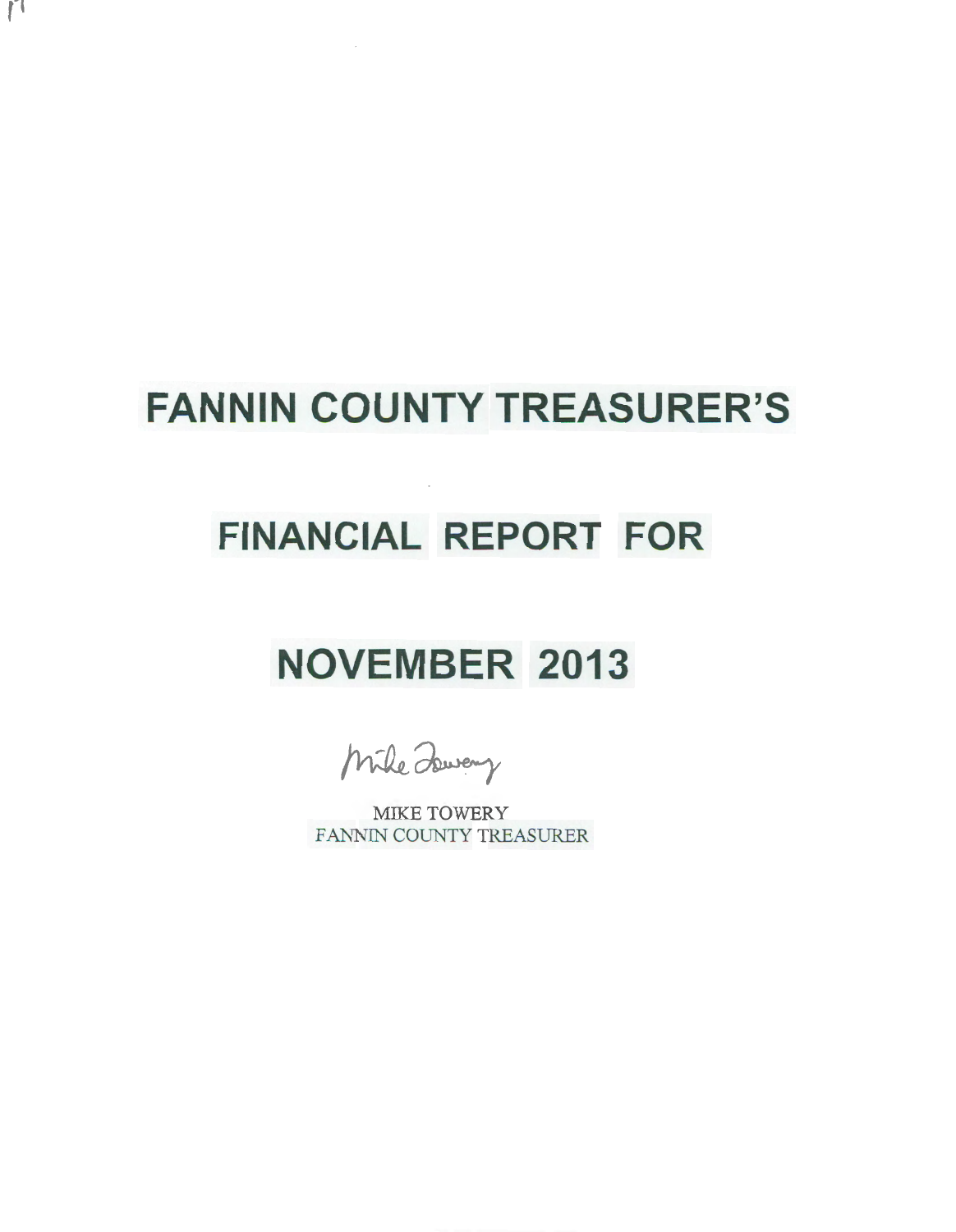| 12/09/2013<br>TIME: 02:20 PM |                                                                                                                                                                                                   | RECEIPT FILE LISTING        |                                                                                                                                     | PAGE 1<br>PREPARER: 0007 |
|------------------------------|---------------------------------------------------------------------------------------------------------------------------------------------------------------------------------------------------|-----------------------------|-------------------------------------------------------------------------------------------------------------------------------------|--------------------------|
|                              |                                                                                                                                                                                                   |                             |                                                                                                                                     |                          |
|                              | <b>RECEIVED</b><br>RECEIPT S RECEIVED FROM                                                                                                                                                        | <b>POSTED</b><br>---------- | NO DESCRIPTION                                                                                                                      | AMOUNT                   |
|                              | 0000140081 P Texas A&M Agrilife Extension 11-01-2013 11-01-2013 01 DSL REIMBURSEMENT<br>BANK: 10-103-100 GENERAL-COMBINED FUNDS CHECKING                                                          |                             | INCOME: 10-370-147 UTILITIES REIMBURSEMENT<br>TOTAL RECEIPT AMOUNT ----->                                                           | 599.88<br>599.88         |
|                              | 0000140082 P KFYN RADIO<br>BANK: 10-103-100 GENERAL-COMBINED FUNDS CHECKING                                                                                                                       |                             | 11-01-2013  11-01-2013  01 KFYN-RADIO TOWER RENT-NOV.<br>INCOME: 10-370-100 KFYN-RADIO TOWER RENT<br>TOTAL RECEIPT AMOUNT ----->    | 200,00<br>200.00         |
|                              | 0000140083 P F.C. COUNTY CLERK<br>BANK:36-103-136 D. A. FEE CASH ACCT.                                                                                                                            |                             | 11-04-2013  11-04-2013  01 Blood Draw # 45864- Compton<br>INCOME: 36-370-130 REFUNDS & MISCELLANEOUS<br>TOTAL RECEIPT AMOUNT -----> | 20,00<br>20.00           |
|                              | 0000140084 P F.C. COUNTY CLERK 11-04-2013 11-04-2013 01 Blood Draw # 45832- Compton<br>BANK: 36-103-136 D. A. FEE CASH ACCT.                                                                      |                             | INCOME: 36-370-130 REFUNDS & MISCELLANEOUS<br>TOTAL RECEIPT AMOUNT ----->                                                           | 8.40<br>8.40             |
|                              | 0000140085 P F.C. COUNTY CLERK 11-04-2013 11-04-2013 01 Blood Draw # 45975 - Sugg<br>BANK:36-103-136 D. A. FEE CASH ACCT.                                                                         |                             | INCOME: 36-370-130 REFUNDS & MISCELLANEOUS<br>TOTAL RECEIPT AMOUNT ----->                                                           | 20.00<br>20.00           |
|                              | 0000140086 P F.C. COUNTY CLERK 11-04-2013 11-04-2013 01 Blood Draw # 45673 - Donahue<br>BANK:36-103-136 D. A. FEE CASH ACCT.                                                                      |                             | INCOME: 36-370-130 REFUNDS & MISCELLANEOUS<br>TOTAL RECEIPT AMOUNT ----->                                                           | 25.00<br>25.00           |
|                              | 0000140087 P COMMUNITY EDUCATION CENTERS<br>BANK: 10-103-100 GENERAL-COMBINED FUNDS CHECKING                                                                                                      |                             | INCOME: 10-319-552 MONTHLY MONITORING PAYMEN<br>TOTAL RECEIPT AMOUNT ----->                                                         | 500.00<br>500.00         |
|                              | 0000140088 P F.C. TAX A/C W/E 10-25-2013 11-04-2013 11-04-2013 01 COMMISSION ON CAR TITLES<br>BANK: 10-103-100 GENERAL-COMBINED FUNDS CHECKING                                                    |                             | INCOME: 10-321-250 COMMISSION ON CAR TITLES<br>TOTAL RECEIPT AMOUNT ----->                                                          | 820,00<br>820,00         |
|                              | 0000140089 P F.C. TAX A/C- W/E 10-25-2013 11-04-2013 11-04-2013 01 COMMISSIONS ON CAR REGIST<br>BANK: 10-103-100 GENERAL-COMBINED FUNDS CHECKING<br>BANK:21-103-100 R&B#1-COMBINED FUNDS CHECKING |                             | INCOME: 10-321-200 COMMISSIONS ON CAR REGIST<br>02 COUNTY'S ADDITIONAL \$10<br>INCOME: 21-321-300 COUNTY'S ADDITIONAL \$10          | 1.90<br>2.20             |
|                              | BANK:22-103-100 R&B#2- COMBINED FUNDS CHECKING                                                                                                                                                    |                             | 03 COUNTY'S ADDITIONAL \$10<br>INCOME:22-321-300 COUNTY'S ADDITIONAL \$10<br>04 COUNTY'S ADDITIONAL \$10                            | 2.36<br>3.55             |
|                              | BANK:23-103-100 R&B#3-COMBINED FUNDS CHECKING                                                                                                                                                     |                             | INCOME: 23-321-300 COUNTY'S ADDITIONAL \$10<br>05 COUNTY'S ADDITIONAL \$10                                                          | 1.89                     |
|                              | BANK:24-103-100 R&B#4- COMBINED FUNDS CHECKING                                                                                                                                                    |                             | INCOME: 24-321-300 COUNTY'S ADDITIONAL \$10<br>TOTAL RECEIPT AMOUNT ----->                                                          | 11.90                    |
|                              | 0000140090 P F.C. TAX A/C W/E 10-25-2013 11-04-2013 11-04-2013 01 COMMISSIONS ON CAR REGIST<br>BANK:10-103-100 GENERAL-COMBINED FUNDS CHECKING                                                    |                             | INCOME: 10-321-200 COMMISSIONS ON CAR REGIST<br>02 COUNTY'S ADDITIONAL \$10                                                         | 1,551.65<br>1,147.88     |
|                              | BANK:21-103-100 R&B#1-COMBINED FUNDS CHECKING                                                                                                                                                     |                             | INCOME: 21-321-300 COUNTY'S ADDITIONAL \$10<br>03 COUNTY'S ADDITIONAL \$10                                                          | 1,229.83                 |
|                              | BANK:22-103-100 R&B#2- COMBINED FUNDS CHECKING<br>BANK:23-103-100 R&B#3-COMBINED FUNDS CHECKING                                                                                                   |                             | INCOME: 22-321-300 COUNTY'S ADDITIONAL \$10<br>04 COUNTY'S ADDITIONAL \$10<br>INCOME:23-321-300 COUNTY'S ADDITIONAL \$10            | 1,858.32                 |
|                              | BANK:24-103-100 R&B#4- COMBINED FUNDS CHECKING                                                                                                                                                    |                             | 05 COUNTY'S ADDITIONAL \$10<br>INCOME: 24-321-300 COUNTY'S ADDITIONAL \$10<br>TOTAL RECEIPT AMOUNT ----->                           | 983.97<br>6,771.65       |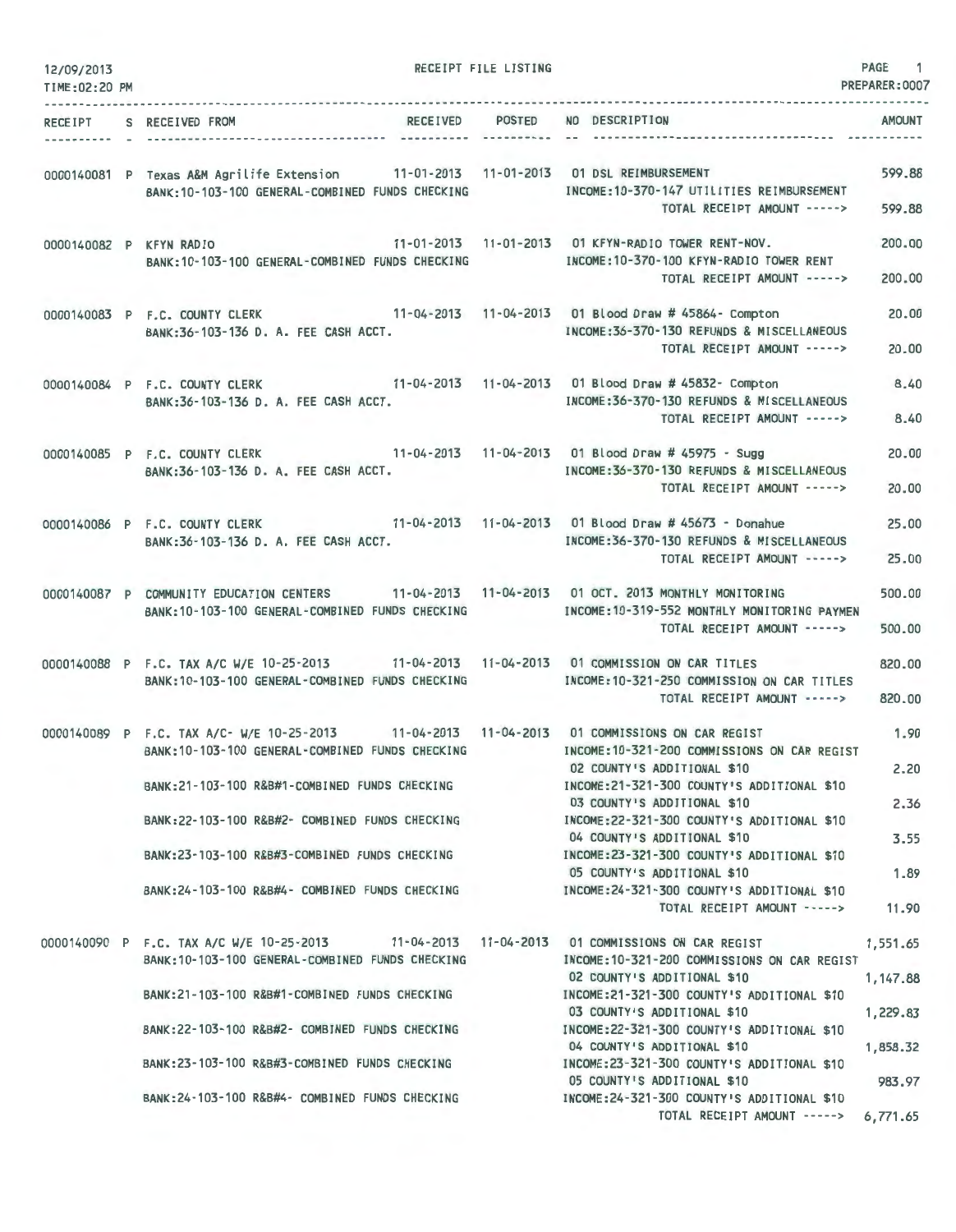| 12/09/2013<br>TIME: 02:20 PM     |                                                                                                               | RECEIPT FILE LISTING |                                                                                                                                                       | $\overline{2}$<br>PAGE<br>PREPARER: 0007 |
|----------------------------------|---------------------------------------------------------------------------------------------------------------|----------------------|-------------------------------------------------------------------------------------------------------------------------------------------------------|------------------------------------------|
| .<br><b>RECEIPT</b><br>--------- | S RECEIVED FROM                                                                                               |                      | RECEIVED POSTED NO DESCRIPTION                                                                                                                        | <b>AMOUNT</b>                            |
|                                  | 0000140091 P D.A. TRUST FUND<br>BANK: 10-103-100 GENERAL-COMBINED FUNDS CHECKING                              |                      | 11-04-2013  11-04-2013  01 DISTRICT ATTORNEY FEES<br>INCOME:10-340-475 DISTRICT ATTORNEY FEES<br><b>02 POSTAL EXPENSES</b>                            | 27.18<br>29.62                           |
|                                  | BANK: 10-103-100 GENERAL-COMBINED FUNDS CHECKING                                                              |                      | INCOME: 10-475-311 POSTAL EXPENSES<br>TOTAL RECEIPT AMOUNT ----->                                                                                     | 56.80                                    |
|                                  | 0000140092 P D.A. TRUST FUND<br>BANK: 36-103-136 D. A. FEE CASH ACCT.                                         |                      | 11-04-2013  11-04-2013  01 DISTRICT ATTORNEY FEES<br>INCOME: 36-340-475 DISTRICT ATTORNEY FEES<br>TOTAL RECEIPT AMOUNT ----->                         | 246.51<br>246.51                         |
|                                  | 0000140093 P F.C. JUVENILE PROBATION<br>BANK: 89-103-489 CASH-TJJD-N                                          |                      | 11-05-2013  11-05-2013  01 #2017-Counseling Fees<br>INCOME: 89-578-414 NON-RESIDENTIAL<br>02 #2017- Counseling Fees                                   | 92.50<br>37,50                           |
|                                  | BANK:89-103-489 CASH-TJJD-N                                                                                   |                      | INCOME: 89-578-414 NON-RESIDENTIAL<br>03 #2017 - Probation Fees                                                                                       | 30.00                                    |
|                                  | BANK: 87-103-187 CASH-JUVENILE PROBATION                                                                      |                      | INCOME: 87-340-575 JUVENILE PROBATION FEES<br>04 #2039 - Deferred Prosecution Fees                                                                    | 13.00                                    |
|                                  | BANK:87-103-187 CASH-JUVENILE PROBATION                                                                       |                      | INCOME:87-340-575 JUVENILE PROBATION FEES<br>05 #2039 - Attorney Fees                                                                                 | 237.00                                   |
|                                  | BANK: 87-103-187 CASH-JUVENILE PROBATION                                                                      |                      | INCOME:87-340-577 JUVENILE PROBATION COURT COSTS<br>TOTAL RECEIPT AMOUNT ----->                                                                       | 410.00                                   |
|                                  | 0000140094 P KENNETH BROZ<br>BANK:22-103-100 R&B#2- COMBINED FUNDS CHECKING                                   |                      | 11-05-2013  11-05-2013  01 # 109542 TRENTON HIGH MEADOW<br>INCOME:22-370-150 TRENTON HIGH MEADOWS SUBDIVISION<br>TOTAL RECEIPT AMOUNT -----> 1,400.00 | 1,400.00                                 |
|                                  | 0000140095 P LEGEND BANK<br>BANK:10-103-100 GENERAL-COMBINED FUNDS CHECKING                                   |                      | 11-05-2013  11-05-2013  01 INTEREST EARNINGS<br>INCOME: 10-360-100 INTEREST EARNINGS                                                                  | 265.20                                   |
|                                  | BANK: 11-103-100 C.H. SECURITY-COMBINED FUNDS CKING                                                           |                      | <b>02 INTEREST EARNINGS</b><br>INCOME: 11-360-100 INTEREST EARNINGS                                                                                   | 7.01                                     |
|                                  | BANK: 12-103-100 CO.CLK.VITAL STAT. - COMB. FUNDS CKING                                                       |                      | 03 INTEREST EARNINGS<br>INCOME: 12-360-100 INTEREST EARNINGS<br>04 INTEREST EARNINGS                                                                  | 0.87<br>6.34                             |
|                                  | BANK:18-103-100 CO.CLK.REC.MNGMT.-COMB.FUNDS CKING                                                            |                      | INCOME: 18-360-100 INTEREST EARNINGS<br>05 INTEREST EARNINGS                                                                                          | 0.83                                     |
|                                  | BANK:19-103-100 DIST.CLK.REC.MNGMT-COMB.FUNDS CKING                                                           |                      | INCOME: 19-360-100 INTEREST EARNINGS<br><b>06 INTEREST EARNINGS</b>                                                                                   | 5.00                                     |
|                                  | BANK:20-103-100 CO.OFF.REC.MNGMT-COMB. FUNDS CKING                                                            |                      | INCOME: 20-360-100 INTEREST EARNINGS<br><b>07 INTEREST EARNINGS</b>                                                                                   | 4.90                                     |
|                                  | BANK:21-103-100 R&B#1-COMBINED FUNDS CHECKING                                                                 |                      | INCOME: 21-360-100 INTEREST EARNINGS<br><b>08 INTEREST EARNINGS</b>                                                                                   | 4.94                                     |
|                                  | BANK:22-103-100 R&B#2- COMBINED FUNDS CHECKING                                                                |                      | INCOME: 22-360-100 INTEREST EARNINGS<br>09 INTEREST EARNINGS                                                                                          | 15.21                                    |
|                                  | BANK:23-103-100 R&B#3-COMBINED FUNDS CHECKING                                                                 |                      | INCOME: 23-360-100 INTEREST EARNINGS<br>10 INTEREST EARNING                                                                                           | 6.47                                     |
|                                  | BANK: 24-103-100 R&B#4- COMBINED FUNDS CHECKING                                                               |                      | INCOME: 24-360-100 INTEREST EARNING<br>11 INTEREST EARNINGS                                                                                           | 3.57                                     |
|                                  | BANK:26-103-100 J.P.#1 JUST.CT.TECH-COMB.FUND CKING                                                           |                      | INCOME: 26-360-100 INTEREST EARNINGS<br><b>12 INTEREST EARNINGS</b>                                                                                   | 0.87                                     |
|                                  | BANK: 27-103-100 J.P.#2 JUST.CT. TECH-COMB. FUND CKING<br>BANK:28-103-100 J.P.#3 JUST.CT.TECH-COMB.FUND CKING |                      | INCOME: 27-360-100 INTEREST EARNINGS<br><b>13 INTEREST EARNINGS</b><br>INCOME: 28-360-100 INTEREST EARNINGS                                           | 0.33                                     |
|                                  | BANK: 34-103-100 DISTRICT CT.REC.ARCHIVE COMB. FUND C                                                         |                      | 14 INTEREST INCOME<br>INCOME: 34-360-100 INTEREST INCOME                                                                                              | 0.77                                     |
|                                  | BANK: 35-103-100 LAW LIBRARY-COMBINED FUND CHECKING                                                           |                      | <b>15 INTEREST EARNINGS</b><br>INCOME: 35-360-100 INTEREST EARNINGS                                                                                   | 6.04                                     |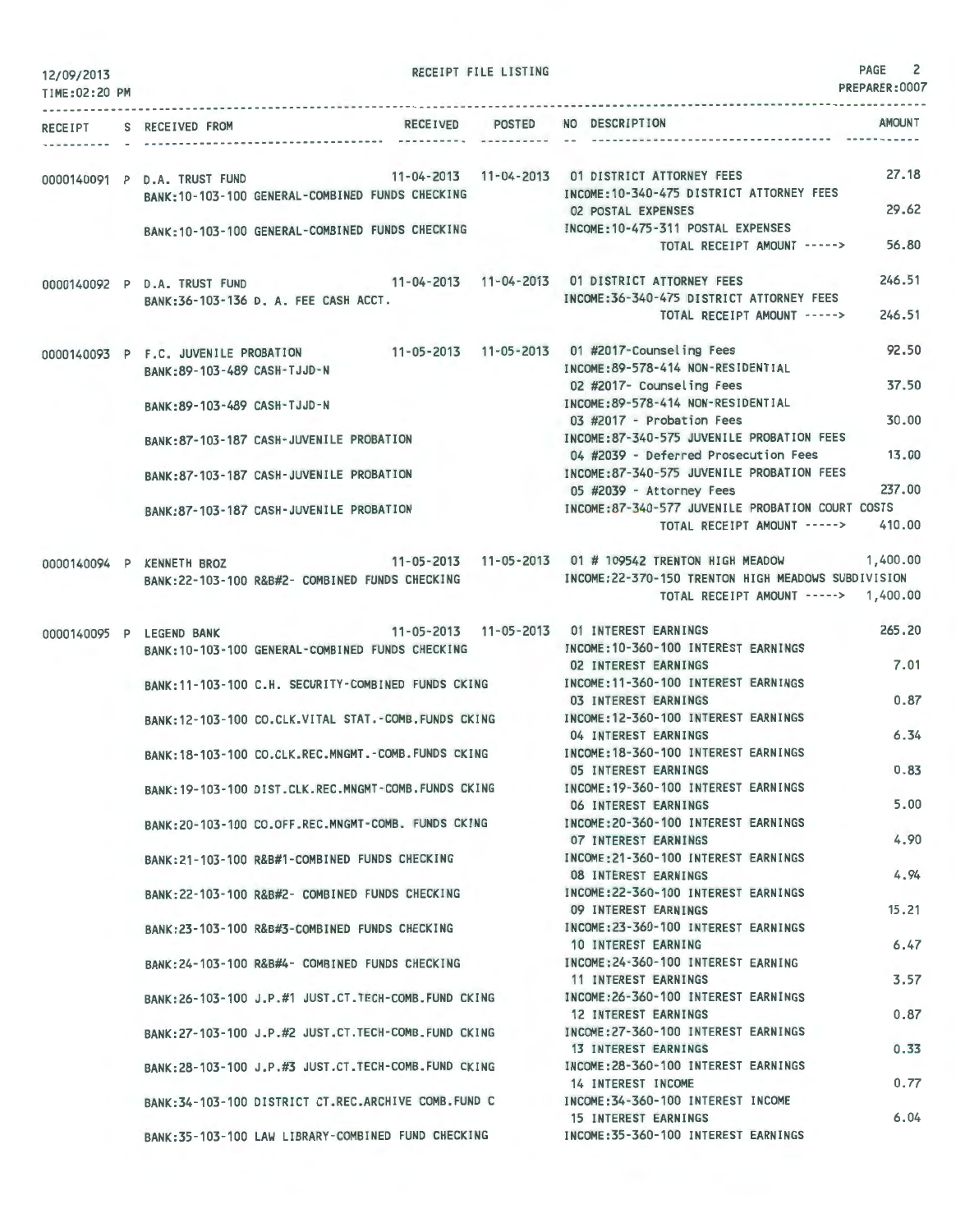TIME:02:20 PM

PREPARER:0007

|            |  | RECEIPT S RECEIVED FROM                          |                                                     |                                    | RECEIVED POSTED                  | NO DESCRIPTION                                                               | <b>AMOUNT</b> |
|------------|--|--------------------------------------------------|-----------------------------------------------------|------------------------------------|----------------------------------|------------------------------------------------------------------------------|---------------|
| 0000140095 |  | Continued                                        |                                                     |                                    |                                  | 16 INTEREST EARNINGS                                                         | 0.03          |
|            |  |                                                  | BANK:38-103-100 IHC CO-OP GIN-COMBINED FUND CKING   |                                    |                                  | INCOME: 38-360-100 INTEREST EARNINGS                                         |               |
|            |  |                                                  |                                                     |                                    |                                  | <b>17 INTEREST EARNINGS</b>                                                  | 0.57          |
|            |  |                                                  | BANK:39-103-100 IHC B.R. COOPER-COMB. FUND CHECKING |                                    |                                  | INCOME: 39-360-100 INTEREST EARNINGS                                         |               |
|            |  |                                                  |                                                     |                                    |                                  | <b>18 INTEREST EARNINGS</b>                                                  | 1.47          |
|            |  |                                                  | BANK:52-103-100 COURT RECORDS PRESERVATION-COMB.FUN |                                    |                                  | INCOME: 52-360-100 INTEREST EARNINGS                                         |               |
|            |  |                                                  |                                                     |                                    |                                  | <b>19 INTEREST EARNINGS</b>                                                  | 1,20          |
|            |  |                                                  | BANK:59-103-100 DRUG COURT-COMBINED FUNDS           |                                    |                                  | INCOME: 59-360-100 INTEREST EARNINGS                                         |               |
|            |  |                                                  |                                                     |                                    |                                  | 20 INTEREST EARNINGS                                                         | 1.77          |
|            |  |                                                  | BANK:70-103-100 RIGHT OF WAY-COMBINED FUND CHECKING |                                    |                                  | INCOME: 70-360-100 INTEREST EARNINGS                                         |               |
|            |  |                                                  |                                                     |                                    |                                  | 21 INTEREST EARNINGS                                                         | 0.20          |
|            |  |                                                  | BANK:92-103-100 STATZER-COMBINED FUNDS CHECKING     |                                    |                                  | INCOME: 92-360-100 INTEREST EARNINGS                                         |               |
|            |  |                                                  |                                                     |                                    |                                  | 22 INTEREST EARNINGS                                                         | 0.15          |
|            |  |                                                  | BANK: 36-103-136 D. A. FEE CASH ACCT.               |                                    |                                  | INCOME: 36-360-100 INTEREST EARNINGS                                         |               |
|            |  |                                                  |                                                     |                                    |                                  | 23 INTEREST EARNINGS-SEIZURE FUND                                            | 0.13          |
|            |  |                                                  | BANK: 36-103-236 D.A. FEE SEIZURE FUND              |                                    |                                  | INCOME: 36-360-236 INTEREST EARNINGS-SEIZURE FUND                            |               |
|            |  |                                                  |                                                     |                                    |                                  | <b>24 INTEREST EARNINGS</b>                                                  | 0.05          |
|            |  |                                                  | BANK: 37-103-137 CASH-CONTRABAND SEIZURE            |                                    |                                  | INCOME: 37-360-100 INTEREST EARNINGS                                         |               |
|            |  |                                                  |                                                     |                                    |                                  | 25 INTEREST EARNINGS                                                         | 0.31          |
|            |  |                                                  | BANK: 56-103-156 CASH-F C SHERIFF FORFEITURE        |                                    |                                  | INCOME: 56-360-100 INTEREST EARNINGS                                         | 0.82          |
|            |  |                                                  |                                                     |                                    |                                  | 26 INTEREST INCOME                                                           |               |
|            |  |                                                  | BANK:89-103-992 CASH-INTEREST INCOME                |                                    |                                  | INCOME:89-360-189 INTEREST INCOME<br>27 INTEREST EARNINGS                    | 1.41          |
|            |  |                                                  |                                                     |                                    |                                  | INCOME: 10-360-100 INTEREST EARNINGS                                         |               |
|            |  | BANK: 10-100-100 PAYROLL                         |                                                     |                                    |                                  |                                                                              | 0.01          |
|            |  |                                                  |                                                     |                                    |                                  | <b>28 INTEREST EARNINGS</b><br>INCOME: 21-360-100 INTEREST EARNINGS          |               |
|            |  | BANK:21-100-100 PAYROLL                          |                                                     |                                    |                                  | 29 INTEREST EARNINGS                                                         | 0.01          |
|            |  |                                                  |                                                     |                                    |                                  | INCOME: 22-360-100 INTEREST EARNINGS                                         |               |
|            |  | BANK: 22-100-100 PAYROLL                         |                                                     |                                    |                                  | <b>30 INTEREST EARNINGS</b>                                                  | 0.01          |
|            |  |                                                  |                                                     |                                    |                                  | INCOME: 23-360-100 INTEREST EARNINGS                                         |               |
|            |  | BANK: 23-100-100 PAYROLL                         |                                                     |                                    |                                  | <b>31 INTEREST EARNING</b>                                                   | 0.01          |
|            |  | BANK: 24-100-100 PAYROLL                         |                                                     |                                    |                                  | INCOME: 24-360-100 INTEREST EARNING                                          |               |
|            |  |                                                  |                                                     |                                    |                                  | TOTAL RECEIPT AMOUNT ----->                                                  | 336.50        |
|            |  |                                                  |                                                     |                                    |                                  |                                                                              |               |
|            |  | 0000140096 P James Carl Hopkins                  |                                                     | 11-06-2013  11-06-2013  01 CULVERT |                                  |                                                                              | 321.00        |
|            |  |                                                  | BANK:23-103-100 R&B#3-COMBINED FUNDS CHECKING       |                                    |                                  | INCOME: 23-370-145 REIMBURSEMENT OF MATERIALS                                |               |
|            |  |                                                  |                                                     |                                    |                                  | TOTAL RECEIPT AMOUNT ----->                                                  | 321.00        |
|            |  |                                                  |                                                     |                                    |                                  |                                                                              |               |
|            |  | 0000140097 P F.C. APPRAISAL DISTRICT             |                                                     |                                    |                                  | 11-06-2013  11-06-2013  01 DELINQUENT TAXES                                  | 23.04         |
|            |  |                                                  | BANK: 10-103-100 GENERAL-COMBINED FUNDS CHECKING    |                                    |                                  | INCOME: 10-310-120 DELINQUENT TAXES                                          |               |
|            |  |                                                  |                                                     |                                    |                                  | 02 DELINQUENT TAXES                                                          | 1.52          |
|            |  |                                                  | RANK: 21-103-100 R&B#1-COMBINED FUNDS CHECKING      |                                    |                                  | INCOME: 21-310-120 DELINQUENT TAXES                                          |               |
|            |  |                                                  |                                                     |                                    |                                  | <b>03 DELINQUENT TAXES</b>                                                   | 1.63          |
|            |  |                                                  | BANK:22-103-100 R&B#2- COMBINED FUNDS CHECKING      |                                    |                                  | INCOME: 22-310-120 DELINQUENT TAXES                                          |               |
|            |  |                                                  |                                                     |                                    |                                  | 04 DELINQUENT TAXES                                                          | 2.47          |
|            |  |                                                  | BANK: 23-103-100 R&B#3-COMBINED FUNDS CHECKING      |                                    |                                  | INCOME: 23-310-120 DELINQUENT TAXES                                          |               |
|            |  |                                                  |                                                     |                                    |                                  | 05 DELINQUENT TAXES                                                          | 1.30          |
|            |  |                                                  | BANK: 24-103-100 R&B#4- COMBINED FUNDS CHECKING     |                                    |                                  | INCOME: 24-310-120 DELINQUENT TAXES                                          |               |
|            |  |                                                  |                                                     |                                    |                                  | TOTAL RECEIPT AMOUNT ----->                                                  | 29.96         |
|            |  |                                                  |                                                     |                                    |                                  |                                                                              |               |
|            |  | 0000140098 P F.C. APPRAISAL DISTRICT             |                                                     |                                    |                                  | 11-06-2013  11-06-2013  01 CURRENT TAXES<br>INCOME: 10-310-110 CURRENT TAXES | 99, 265.52    |
|            |  |                                                  | BANK: 10-103-100 GENERAL-COMBINED FUNDS CHECKING    |                                    |                                  | 02 G.F.A.B.P. TAXES                                                          | 5.86          |
|            |  | BANK: 10-103-100 GENERAL-COMBINED FUNDS CHECKING |                                                     |                                    | INCOME: 10-310-110 CURRENT TAXES |                                                                              |               |
|            |  |                                                  |                                                     |                                    |                                  | 03 CURRENT TAXES                                                             | 5,050.58      |
|            |  |                                                  | BANK:21-103-100 R&B#1-COMBINED FUNDS CHECKING       |                                    |                                  | INCOME: 21-310-110 CURRENT TAXES                                             |               |
|            |  |                                                  |                                                     |                                    |                                  |                                                                              |               |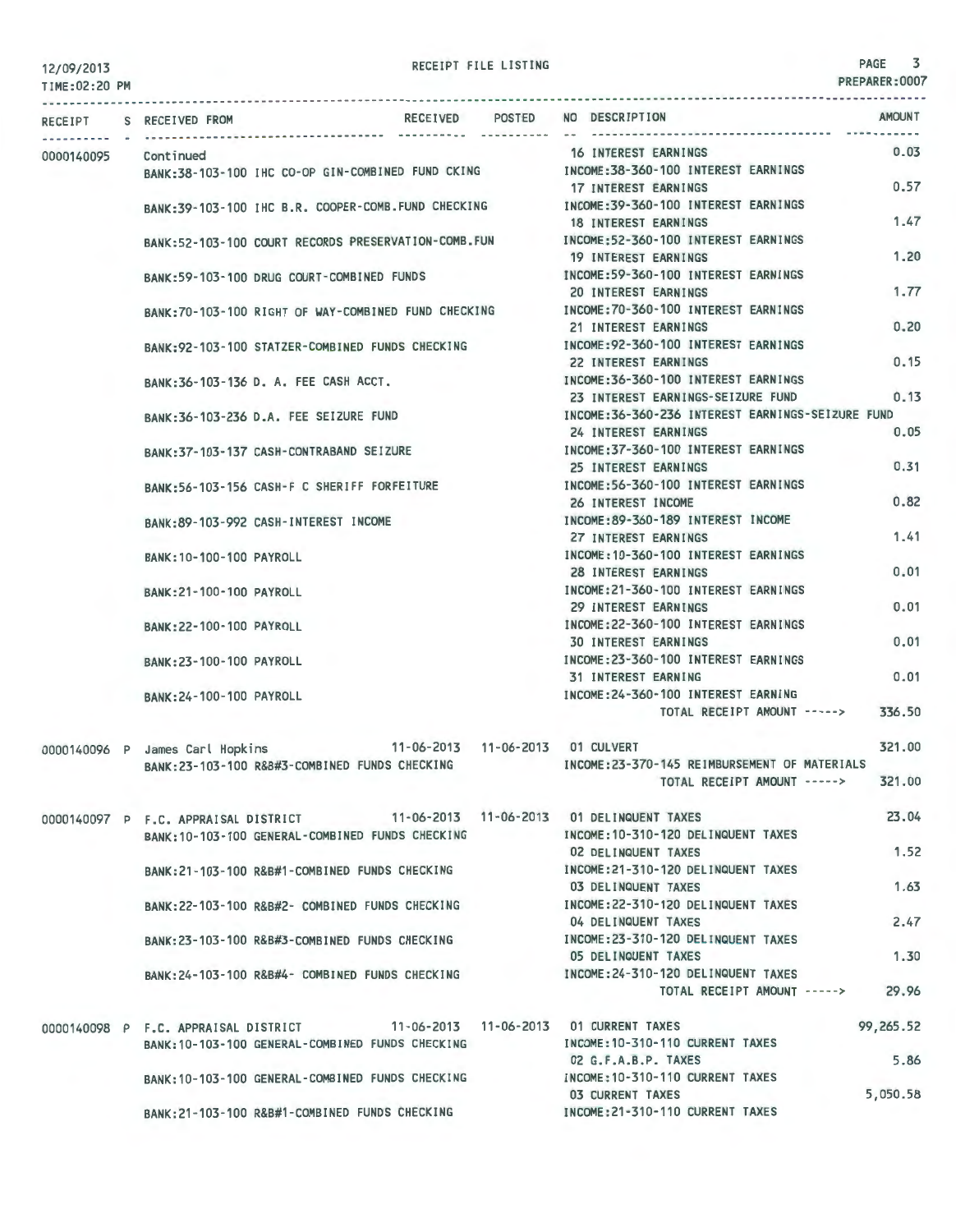TIME:02:20 PM

PREPARER:0007

|            | RECEIPT S RECEIVED FROM                                          |                                                  | RECEIVED POSTED | NO DESCRIPTION                                                                                    | AMOUNT    |
|------------|------------------------------------------------------------------|--------------------------------------------------|-----------------|---------------------------------------------------------------------------------------------------|-----------|
| 0000140098 | Continued                                                        |                                                  |                 | 04 CURRENT TAXES                                                                                  | 5,411.17  |
|            |                                                                  | BANK:22-103-100 R&B#2- COMBINED FUNDS CHECKING   |                 | INCOME: 22-310-110 CURRENT TAXES                                                                  |           |
|            |                                                                  |                                                  |                 | 05 CURRENT TAXES                                                                                  | 8,176.46  |
|            |                                                                  | BANK:23-103-100 R&B#3-COMBINED FUNDS CHECKING    |                 | INCOME: 23-310-110 CURRENT TAXES<br><b>06 CURRENT TAXES</b>                                       | 4,329.39  |
|            |                                                                  | BANK:24-103-100 R&B#4- COMBINED FUNDS CHECKING   |                 | INCOME: 24-310-110 CURRENT TAXES                                                                  |           |
|            |                                                                  |                                                  |                 | 07 DELINQUENT TAXES                                                                               | 8,212.60  |
|            |                                                                  | BANK: 10-103-100 GENERAL-COMBINED FUNDS CHECKING |                 | INCOME: 10-310-120 DELINQUENT TAXES                                                               |           |
|            |                                                                  |                                                  |                 | 08 G.F.A.B.P. TAXES                                                                               | 8.64      |
|            |                                                                  | BANK:10-103-100 GENERAL-COMBINED FUNDS CHECKING  |                 | INCOME: 10-310-120 DELINQUENT TAXES                                                               |           |
|            |                                                                  |                                                  |                 | 09 DELINQUENT TAXES                                                                               | 417.85    |
|            |                                                                  | BANK:21-103-100 R&B#1-COMBINED FUNDS CHECKING    |                 | INCOME: 21-310-120 DELINQUENT TAXES                                                               |           |
|            |                                                                  |                                                  |                 | 10 DELINQUENT TAXES                                                                               | 447.69    |
|            |                                                                  | BANK:22-103-100 R&B#2- COMBINED FUNDS CHECKING   |                 | INCOME: 22-310-120 DELINQUENT TAXES                                                               |           |
|            |                                                                  |                                                  |                 | 11 DELINQUENT TAXES                                                                               | 676.47    |
|            |                                                                  | BANK:23-103-100 R&B#3-COMBINED FUNDS CHECKING    |                 | INCOME: 23-310-120 DELINQUENT TAXES                                                               |           |
|            |                                                                  |                                                  |                 | 12 DELINQUENT TAXES                                                                               | 358.19    |
|            |                                                                  | BANK:24-103-100 R&B#4- COMBINED FUNDS CHECKING   |                 | INCOME: 24-310-120 DELINQUENT TAXES                                                               |           |
|            |                                                                  |                                                  |                 | TOTAL RECEIPT AMOUNT -----> 132,360.42                                                            |           |
|            |                                                                  |                                                  |                 |                                                                                                   |           |
|            |                                                                  |                                                  |                 | 0000140099 P Devin & Tanya Frohardt 11-06-2013 11-06-2013 01 #109520 Trenton High Meadow 1,400.00 |           |
|            |                                                                  | BANK:22-103-100 R&B#2- COMBINED FUNDS CHECKING   |                 | INCOME:22-370-150 TRENTON HIGH MEADOWS SUBDIVISION                                                |           |
|            |                                                                  |                                                  |                 | TOTAL RECEIPT AMOUNT -----> 1,400.00                                                              |           |
|            |                                                                  |                                                  |                 | 0000140100 P COMPTROLLER-STATE FISCAL 11-08-2013 11-08-2013 01 SALES TAX REVENUES                 | 57,284.19 |
|            |                                                                  | BANK: 10-103-100 GENERAL-COMBINED FUNDS CHECKING |                 | INCOME: 10-318-160 SALES TAX REVENUES                                                             |           |
|            |                                                                  |                                                  |                 | <b>02 SALES TAX REVENUES</b>                                                                      | 2,913.23  |
|            |                                                                  | BANK: 21-103-100 R&B#1-COMBINED FUNDS CHECKING   |                 | INCOME: 21-318-160 SALES TAX REVENUES                                                             |           |
|            |                                                                  |                                                  |                 | <b>03 SALES TAX REVENUES</b>                                                                      | 3, 124.85 |
|            |                                                                  | BANK:22-103-100 R&B#2- COMBINED FUNDS CHECKING   |                 | INCOME: 22-318-160 SALES TAX REVENUES                                                             |           |
|            |                                                                  |                                                  |                 | 04 SALES TAX REVENUES                                                                             | 4,711.97  |
|            |                                                                  | BANK:23-103-100 R&B#3-COMBINED FUNDS CHECKING    |                 | INCOME: 23-318-160 SALES TAX REVENUES                                                             |           |
|            |                                                                  |                                                  |                 | 05 SALES TAX REVENUES                                                                             | 2,504.11  |
|            |                                                                  | BANK:24-103-100 R&B#4- COMBINED FUNDS CHECKING   |                 | INCOME: 24-318-160 SALES TAX REVENUES                                                             |           |
|            |                                                                  |                                                  |                 | TOTAL RECEIPT AMOUNT -----> 70,538.35                                                             |           |
|            |                                                                  |                                                  |                 |                                                                                                   |           |
|            |                                                                  |                                                  |                 | 0000140101 P F.C. JUVENILE PROBATION 11-08-2013 11-08-2013 01 #2058 Deferred Prosecution Fees     | 5.00      |
|            |                                                                  | BANK:87-103-187 CASH-JUVENILE PROBATION          |                 | INCOME:87-340-575 JUVENILE PROBATION FEES                                                         |           |
|            |                                                                  |                                                  |                 | 02 #2039 Deferred Prosecution Fees                                                                | 2,00      |
|            |                                                                  | BANK:87-103-187 CASH-JUVENILE PROBATION          |                 | INCOME:87-340-575 JUVENILE PROBATION FEES                                                         |           |
|            |                                                                  |                                                  |                 | 03 #2059 Deferred Prosecution Fees<br>INCOME:87-340-575 JUVENILE PROBATION FEES                   | 20,00     |
|            |                                                                  | BANK:87-103-187 CASH-JUVENILE PROBATION          |                 | 04 #2028 Probation Fees                                                                           | 10,00     |
|            |                                                                  |                                                  |                 | INCOME:87-340-575 JUVENILE PROBATION FEES                                                         |           |
|            |                                                                  | BANK:87-103-187 CASH-JUVENILE PROBATION          |                 | 05 #2053 Restitution                                                                              | 1,500.00  |
|            |                                                                  | BANK:87-103-187 CASH-JUVENILE PROBATION          |                 | INCOME: 87-340-576 JUVENILE PROBATION RESTITUTION                                                 |           |
|            |                                                                  |                                                  |                 | 06 #2043 Attorney Fees                                                                            | 3.00      |
|            |                                                                  | BANK:87-103-187 CASH-JUVENILE PROBATION          |                 | INCOME:87-340-577 JUVENILE PROBATION COURT COSTS                                                  |           |
|            |                                                                  |                                                  |                 | 07 #2043 Child Support to Placements                                                              | 560.00    |
|            | BANK:89-103-991 CASH-TJJD-C                                      |                                                  |                 | INCOME:89-586-415 RESIDENTIAL                                                                     |           |
|            |                                                                  |                                                  |                 | TOTAL RECEIPT AMOUNT -----> 2,100.00                                                              |           |
|            |                                                                  |                                                  |                 |                                                                                                   |           |
|            | 0000140102 P F.C. Enviromental Development                       |                                                  |                 | 11-08-2013  11-08-2013  01 SEWAGE PERMITS/INSPECTIONS                                             | 4,575.03  |
|            |                                                                  | BANK: 10-103-100 GENERAL-COMBINED FUNDS CHECKING |                 | INCOME:10-320-300 SEWAGE PERMITS/INSPECTIONS                                                      |           |
|            |                                                                  |                                                  |                 | TOTAL RECEIPT AMOUNT ----->                                                                       | 4,575.03  |
|            |                                                                  |                                                  |                 | 11-08-2013  11-08-2013  01 COBRA INSURANCE - NOV. 2013                                            | 631.02    |
|            | 0000140103 P DEWAYNE STRICKLAND<br>BANK: 95-100-100 PAYROLL CASH |                                                  |                 | INCOME: 95-370-130 REFUNDS & MISCELLANEOUS                                                        |           |
|            |                                                                  |                                                  |                 | TOTAL RECEIPT AMOUNT ----->                                                                       | 631.02    |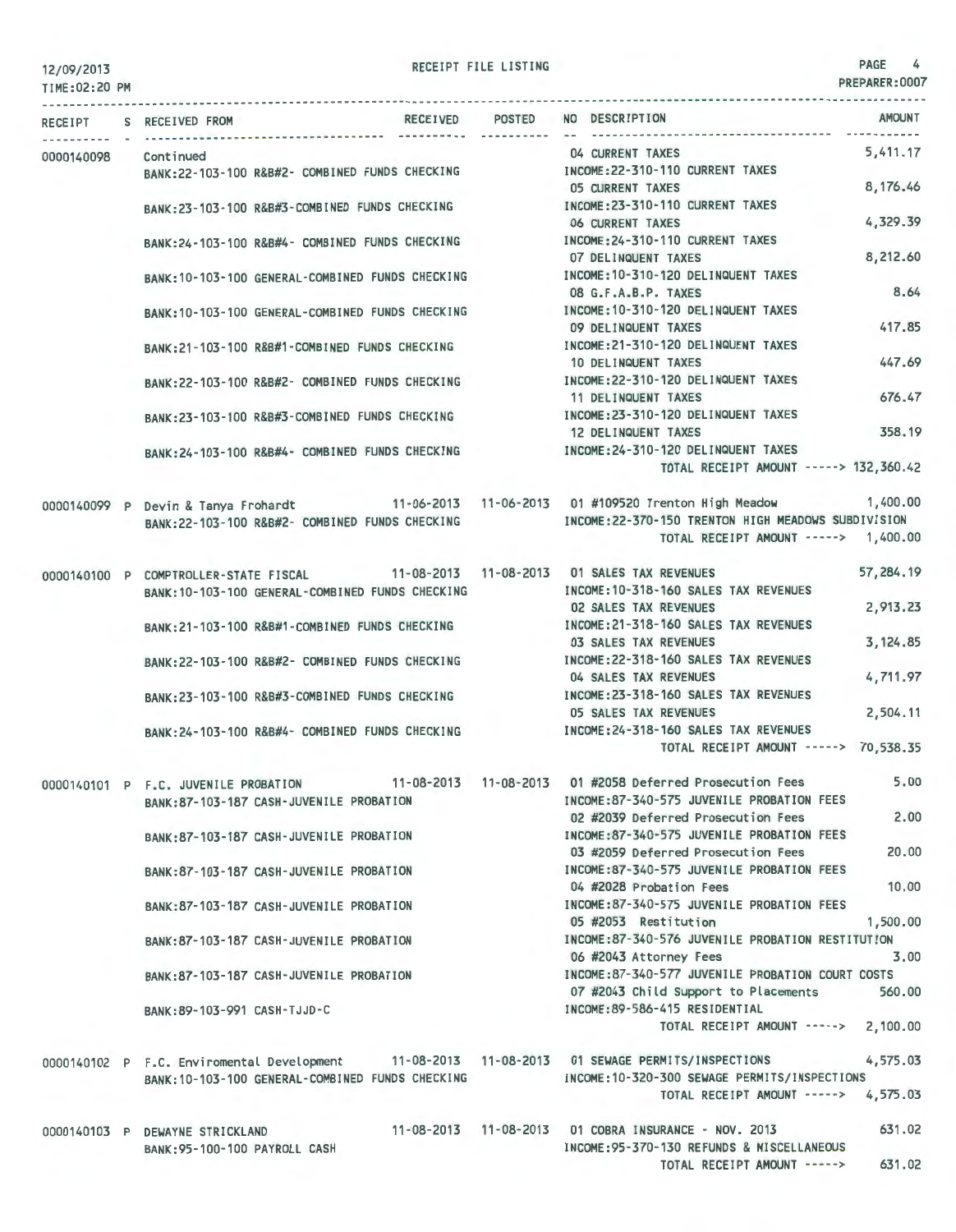| 12/09/2013<br>TIME: 02:20 PM |                                                                                                                                                                                                                  | RECEIPT FILE LISTING |                                                                                                                                               | PAGE<br>5<br>PREPARER: 0007 |
|------------------------------|------------------------------------------------------------------------------------------------------------------------------------------------------------------------------------------------------------------|----------------------|-----------------------------------------------------------------------------------------------------------------------------------------------|-----------------------------|
|                              |                                                                                                                                                                                                                  |                      |                                                                                                                                               |                             |
|                              | RECEIVED POSTED<br>RECEIPT S RECEIVED FROM                                                                                                                                                                       |                      | NO DESCRIPTION                                                                                                                                | <b>AMOUNT</b>               |
|                              | 0000140104 P Brian P. Sanford, PC 11-12-2013 11-12-2013 01 Civil Process-Clemons-Constable#2<br>BANK:10-103-100 GENERAL-COMBINED FUNDS CHECKING                                                                  |                      | INCOME:10-340-550 CONSTABLE FEES<br>TOTAL RECEIPT AMOUNT ----->                                                                               | 70.00<br>70,00              |
|                              | 0000140105 P FANNIN COUNTY CSCD 11-12-2013 11-12-2013 01 BLOOD DRAWS<br>BANK:36-103-136 D. A. FEE CASH ACCT.                                                                                                     |                      | INCOME: 36-370-130 REFUNDS & MISCELLANEOUS<br>TOTAL RECEIPT AMOUNT ----->                                                                     | 18.74<br>18.74              |
| 0000140106 P US bank         | BANK: 10-103-100 GENERAL-COMBINED FUNDS CHECKING                                                                                                                                                                 |                      | 11-12-2013  11-12-2013  01 SEPT.2013  PER DIEM PAYMENT<br>INCOME: 10-319-553 INMATE PER DIEM PAYMENT<br>TOTAL RECEIPT AMOUNT -----> 29,905.00 | 29,905.00                   |
|                              | 0000140107 P FANNIN COUNTY CSCD 11-12-2013 11-12-2013 01 RESTITUTION- ARNOLD-#19729<br>BANK: 10-103-100 GENERAL-COMBINED FUNDS CHECKING                                                                          |                      | INCOME: 10-370-130 REFUNDS & MISCELLANEOUS<br>TOTAL RECEIPT AMOUNT ----->                                                                     | 32.45<br>32.45              |
|                              | 0000140108 P TEXAS DEPT. OF PUBLIC SAFETY 11-12-2013 11-12-2013 01 13-SAFE ROOM REIMBURSEMENTS 32,892.25<br>BANK:46-103-100 SAFE ROOM REIMB.PROG.-COMB.FUNDS<br>BANK:46-103-100 SAFE ROOM REIMB.PROG.-COMB.FUNDS |                      | INCOME:46-330-475 SAFE ROOM REIMBURSEMENT DR-4029<br>02 ADMINISTRATIVE FEE<br>INCOME: 46-330-476 ADMINISTRATIVE FEE                           | 1,300,00                    |
|                              |                                                                                                                                                                                                                  |                      | TOTAL RECEIPT AMOUNT -----> 34,192.25                                                                                                         |                             |
|                              | 0000140109 P OFFICE OF COURT ADMINISTRATION 11-12-2013 11-12-2013 01 Indigent Defense Grant-4th Quarter<br>BANK: 10-103-100 GENERAL-COMBINED FUNDS CHECKING                                                      |                      | INCOME: 10-330-437 INDIGENT DEFENSE GRANT<br>TOTAL RECEIPT AMOUNT ----->                                                                      | 8,902.50<br>8,902.50        |
| 0000140110 P TEXPOOL         | BANK: 10-103-175 TEXPOOL                                                                                                                                                                                         |                      | 11-12-2013  11-12-2013  01 INTEREST EARNINGS<br>INCOME: 10-360-100 INTEREST EARNINGS                                                          | 21.93                       |
|                              | BANK: 21-103-175 TEXPOOL                                                                                                                                                                                         |                      | <b>02 INTEREST EARNINGS</b><br>INCOME: 21-360-100 INTEREST EARNINGS                                                                           | 3.22<br>8.54                |
|                              | BANK: 22-103-175 TEXPOOL                                                                                                                                                                                         |                      | 03 INTEREST EARNINGS<br>INCOME: 22-360-100 INTEREST EARNINGS<br>04 INTEREST EARNINGS                                                          | 9.63                        |
|                              | BANK: 23-103-175 TEXPOOL                                                                                                                                                                                         |                      | INCOME: 23-360-100 INTEREST EARNINGS<br>05 INTEREST EARNING                                                                                   | 9.63                        |
|                              | BANK: 24-103-175 TEXPOOL                                                                                                                                                                                         |                      | INCOME: 24-360-100 INTEREST EARNING<br>06 INTEREST EARNINGS                                                                                   | 0.76                        |
|                              | BANK: 38-103-175 IHC CO-OP GIN TEXPOOL                                                                                                                                                                           |                      | INCOME: 38-360-100 INTEREST EARNINGS<br><b>07 INTEREST EARNINGS</b>                                                                           | 0.31                        |
|                              | BANK: 39-103-175 B.R. COOPER-TEXPOOL                                                                                                                                                                             |                      | INCOME: 39-360-100 INTEREST EARNINGS<br><b>08 INTEREST EARNINGS</b>                                                                           | 5.54                        |
|                              | BANK: 70-103-175 TEXPOOL                                                                                                                                                                                         |                      | INCOME: 70-360-100 INTEREST EARNINGS<br>09 INTEREST EARNINGS                                                                                  | 1.68                        |
|                              | BANK: 92-103-175 TEXPOOL                                                                                                                                                                                         |                      | INCOME: 92-360-100 INTEREST EARNINGS<br>TOTAL RECEIPT AMOUNT ----->                                                                           | 61.24                       |
|                              | 0000140111 P F.C. TAX A/C - TPW<br>BANK:10-103-100 GENERAL-COMBINED FUNDS CHECKING                                                                                                                               |                      | 11-13-2013  11-13-2013  01 TPW BOAT REG./TITLES<br>INCOME:10-321-400 TPW BOAT REG./TITLES<br>TOTAL RECEIPT AMOUNT ----->                      | 94.09<br>94.09              |
|                              | 0000140112 P F.C. TAX A/C W/E 11-1-2013 - IRP 11-13-2013 11-13-2013 01 COMMISSIONS ON CAR REGIST                                                                                                                 |                      | INCOME: 10-321-200 COMMISSIONS ON CAR REGIST                                                                                                  | 7.60                        |
|                              | BANK: 10-103-100 GENERAL-COMBINED FUNDS CHECKING<br>BANK: 21-103-100 R&B#1-COMBINED FUNDS CHECKING                                                                                                               |                      | 02 COUNTY'S ADDITIONAL \$10<br>INCOME:21-321-300 COUNTY'S ADDITIONAL \$10                                                                     | 8.80                        |
|                              | BANK: 22-103-100 R&B#2- COMBINED FUNDS CHECKING                                                                                                                                                                  |                      | 03 COUNTY'S ADDITIONAL \$10<br>INCOME: 22-321-300 COUNTY'S ADDITIONAL \$10                                                                    | 9.42                        |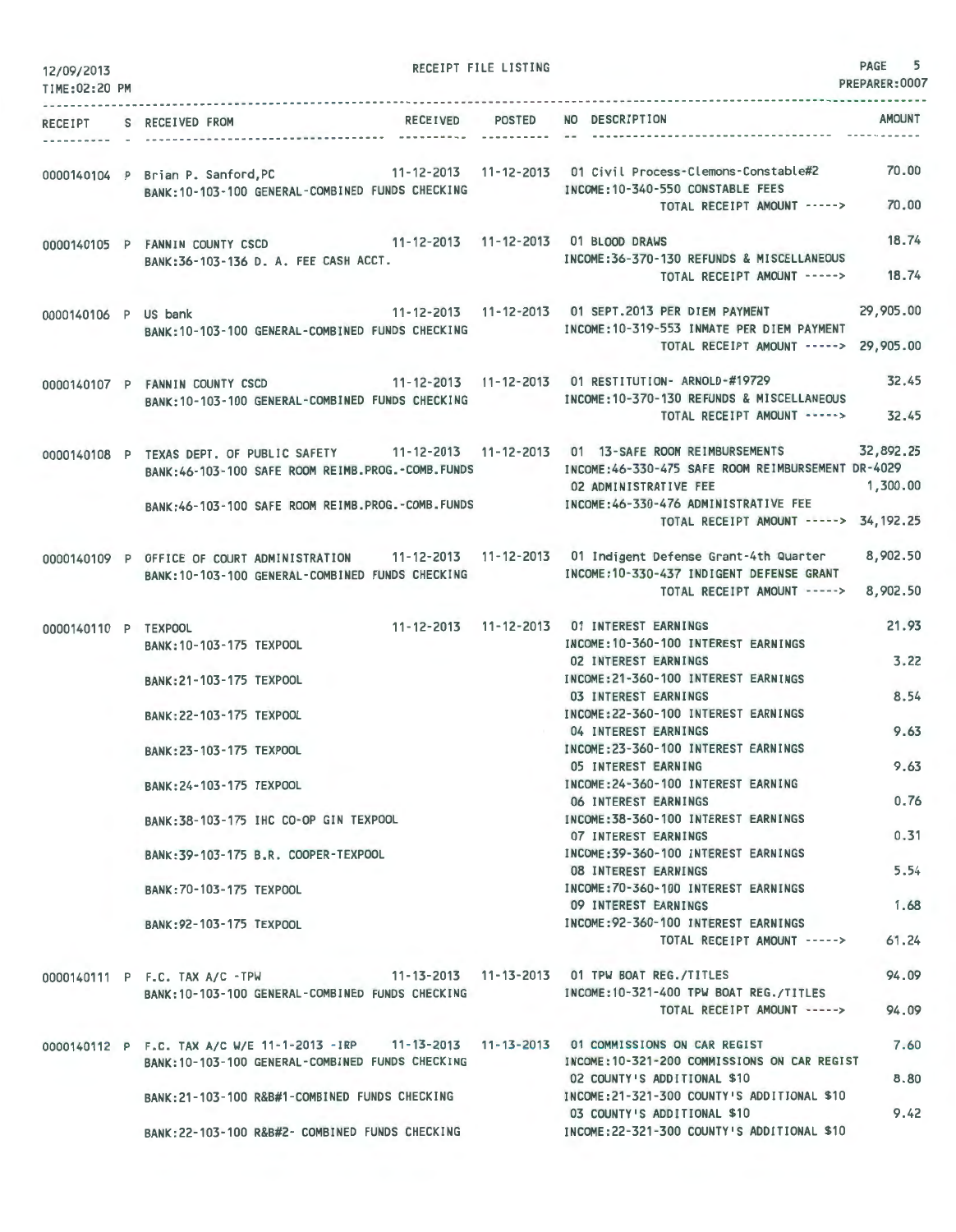| 12/09/2013<br>TIME:02:20 PM |                                                                                                                                                      | RECEIPT FILE LISTING |                                                                                                           | PAGE<br>PREPARER:0007 | 6             |
|-----------------------------|------------------------------------------------------------------------------------------------------------------------------------------------------|----------------------|-----------------------------------------------------------------------------------------------------------|-----------------------|---------------|
|                             | RECEIVED POSTED<br>RECEIPT S RECEIVED FROM                                                                                                           |                      | NO DESCRIPTION                                                                                            | <b>AMOUNT</b>         |               |
| 0000140112 Continued        | BANK:23-103-100 R&B#3-COMBINED FUNDS CHECKING                                                                                                        |                      | 04 COUNTY'S ADDITIONAL \$10<br>INCOME: 23-321-300 COUNTY'S ADDITIONAL \$10                                | 14.24                 |               |
|                             | BANK:24-103-100 R&B#4- COMBINED FUNDS CHECKING                                                                                                       |                      | 05 COUNTY'S ADDITIONAL \$10<br>INCOME: 24-321-300 COUNTY'S ADDITIONAL \$10<br>TOTAL RECEIPT AMOUNT -----> | 7.54<br>47.60         |               |
|                             | 0000140113 P F.C. TAX A/C W/E 11-1-2013 11-13-2013 11-13-2013 01 COMMISSIONS ON CAR REGIST<br>BANK: 10-103-100 GENERAL-COMBINED FUNDS CHECKING       |                      | INCOME: 10-321-200 COMMISSIONS ON CAR REGIST                                                              | 1,992.50              |               |
|                             | BANK:21-103-100 R&B#1-COMBINED FUNDS CHECKING                                                                                                        |                      | 02 COUNTY'S ADDITIONAL \$10<br>INCOME: 21-321-300 COUNTY'S ADDITIONAL \$10                                | 1,548.10              |               |
|                             | BANK:22-103-100 R&B#2- COMBINED FUNDS CHECKING                                                                                                       |                      | 03 COUNTY'S ADDITIONAL \$10<br>INCOME: 22-321-300 COUNTY'S ADDITIONAL \$10                                | 1,658.62              |               |
|                             | BANK:23-103-100 R&B#3-COMBINED FUNDS CHECKING                                                                                                        |                      | 04 COUNTY'S ADDITIONAL \$10<br>INCOME: 23-321-300 COUNTY'S ADDITIONAL \$10                                | 2,506.24              |               |
|                             | BANK:24-103-100 R&B#4- COMBINED FUNDS CHECKING                                                                                                       |                      | 05 COUNTY'S ADDITIONAL \$10<br>INCOME: 24-321-300 COUNTY'S ADDITIONAL \$10<br>TOTAL RECEIPT AMOUNT -----> | 1,327.04<br>9,032.50  |               |
|                             | 0000140114 P F.C. TAX A/C W/E 11-1-2013-TITLES 11-13-2013 11-13-2013 01 COMMISSION ON CAR TITLES<br>BANK: 10-103-100 GENERAL-COMBINED FUNDS CHECKING |                      | INCOME: 10-321-250 COMMISSION ON CAR TITLES                                                               | 780.00                |               |
|                             |                                                                                                                                                      |                      | TOTAL RECEIPT AMOUNT ----->                                                                               | 780,00                |               |
|                             | 11-13-2013 11-13-2013 01 GRAVEL<br>0000140115 P TRAVIS L. HASS<br>BANK:21-103-100 R&B#1-COMBINED FUNDS CHECKING                                      |                      | INCOME: 21-370-145 REIMBURSEMENT OF MATERIALS<br>TOTAL RECEIPT AMOUNT ----->                              | 100,00<br>100,00      |               |
|                             | 0000140116 P F.C. APPRAISAL DISTRICT 11-13-2013 11-13-2013 01 CURRENT TAXES<br>BANK: 10-103-100 GENERAL-COMBINED FUNDS CHECKING                      |                      | INCOME: 10-310-110 CURRENT TAXES                                                                          | 300,497.93            |               |
|                             | BANK: 10-103-100 GENERAL-COMBINED FUNDS CHECKING                                                                                                     |                      | 02 GFABP TAXES<br>INCOME: 10-310-110 CURRENT TAXES                                                        |                       | 39.94<br>5.00 |
|                             | BANK: 10-103-100 GENERAL-COMBINED FUNDS CHECKING                                                                                                     |                      | 03 TAX CERTIFICATES<br>INCOME: 10-321-901 TAX CERTIFICATES<br>04 CURRENT TAXES                            | 15,289.17             |               |
|                             | BANK:21-103-100 R&B#1-COMBINED FUNDS CHECKING                                                                                                        |                      | INCOME:21-310-110 CURRENT TAXES<br>05 CURRENT TAXES                                                       | 16,380.76             |               |
|                             | BANK:22-103-100 R&B#2- COMBINED FUNDS CHECKING                                                                                                       |                      | INCOME:22-310-110 CURRENT TAXES<br><b>06 CURRENT TAXES</b>                                                | 24,751.91             |               |
|                             | BANK:23-103-100 R&B#3-COMBINED FUNDS CHECKING                                                                                                        |                      | INCOME: 23-310-110 CURRENT TAXES<br>07 CURRENT TAXES                                                      | 13,106.00             |               |
|                             | BANK:24-103-100 R&B#4- COMBINED FUNDS CHECKING                                                                                                       |                      | INCOME: 24-310-110 CURRENT TAXES<br>08 DELINQUENT TAXES                                                   | 13,844.71             |               |
|                             | BANK: 10-103-100 GENERAL-COMBINED FUNDS CHECKING                                                                                                     |                      | INCOME: 10-310-120 DELINQUENT TAXES<br>09 GFABP DELQ, TAXES                                               |                       | 15.62         |
|                             | BANK: 10-103-100 GENERAL-COMBINED FUNDS CHECKING                                                                                                     |                      | INCOME: 10-310-120 DELINQUENT TAXES<br>10 DELINQUENT TAXES                                                |                       | 704.41        |
|                             | BANK:21-103-100 R&B#1-COMBINED FUNDS CHECKING                                                                                                        |                      | INCOME: 21-310-120 DELINQUENT TAXES<br>11 DELINQUENT TAXES                                                |                       | 754.70        |
|                             | BANK:22-103-100 R&B#2- COMBINED FUNDS CHECKING                                                                                                       |                      | INCOME: 22-310-120 DELINQUENT TAXES<br>12 DELINQUENT TAXES                                                | 1,140.39              |               |
|                             | BANK:23-103-100 R&B#3-COMBINED FUNDS CHECKING                                                                                                        |                      | INCOME: 23-310-120 DELINQUENT TAXES<br>13 DELINQUENT TAXES                                                |                       | 603.83        |
|                             | BANK: 24-103-100 R&B#4- COMBINED FUNDS CHECKING                                                                                                      |                      | INCOME: 24-310-120 DELINQUENT TAXES<br>TOTAL RECEIPT AMOUNT -----> 387,134.37                             |                       |               |

0000140117 P F.C. HEALTH DEPARTMENT 11-14-2013 11-14-2013 01 FOOD SERV.PERMITS/CLASSES 1,365.00 BANK:10-103-100 GENERAL-COMBINED FUNDS CHECKING INCOME:10-320-545 FOOD SERV.PERMITS/CLASSES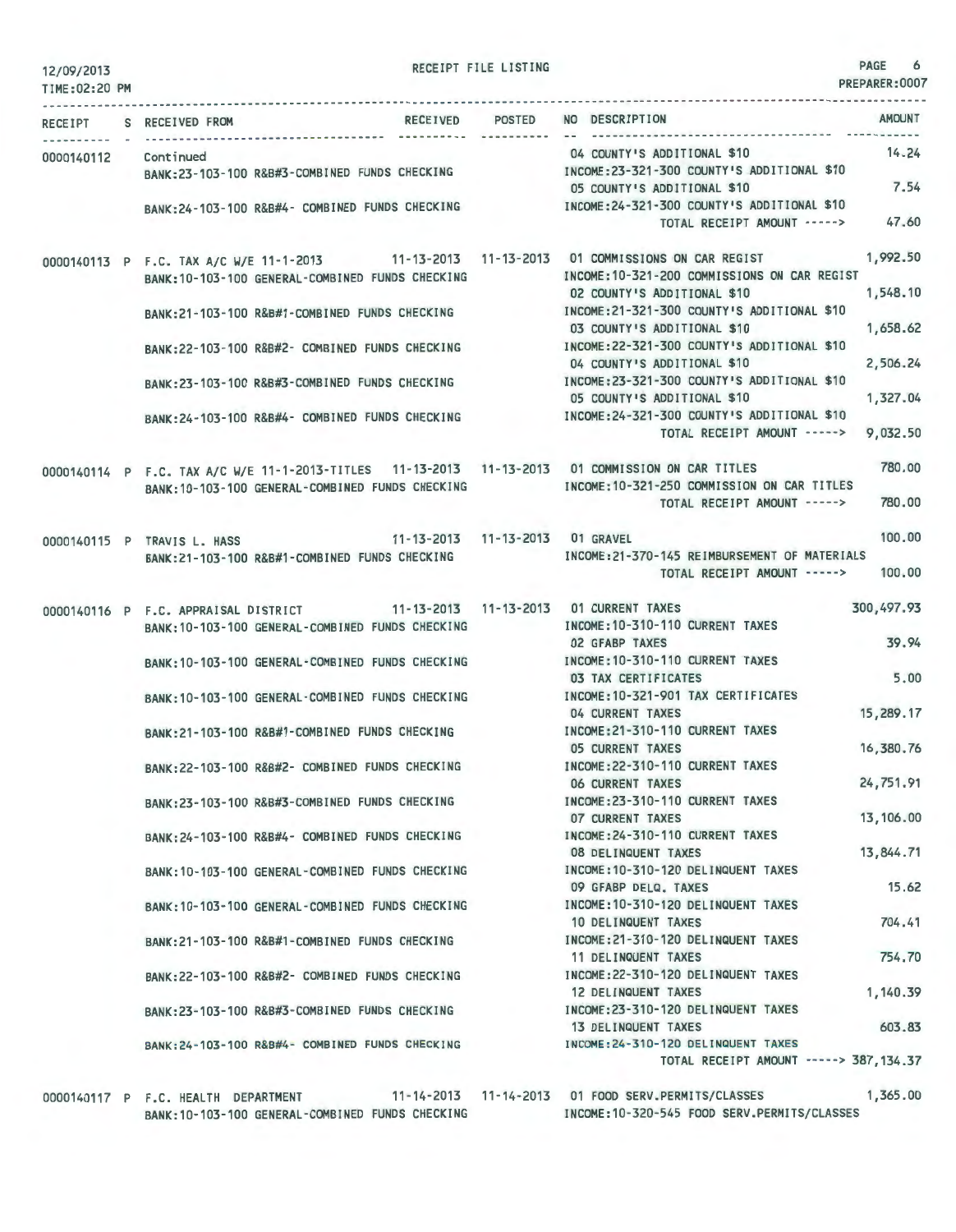| 12/09/2013<br>TIME: 02:20 PM |                                                                                                                                             |                                           | RECEIPT FILE LISTING | PAGE<br>7<br>PREPARER: 0007                                                                                                                                                                 |
|------------------------------|---------------------------------------------------------------------------------------------------------------------------------------------|-------------------------------------------|----------------------|---------------------------------------------------------------------------------------------------------------------------------------------------------------------------------------------|
|                              | RECEIPT S RECEIVED FROM                                                                                                                     | RECEIVED POSTED<br>----------- ---------- |                      | <b>AMOUNT</b><br>NO DESCRIPTION                                                                                                                                                             |
| ---------- -<br>0000140117   | Continued                                                                                                                                   |                                           |                      | 02 \$5 COUNTY FEE/FOOD HANDLERS CLASS 25.00<br>BANK:10-103-100 GENERAL-COMBINED FUNDS CHECKING INCOME:10-320-546 \$5 COUNTY FEE/FOOD HANDLERS CLASS<br>TOTAL RECEIPT AMOUNT -----> 1,390.00 |
|                              | 0000140118 P DOC'S BAIL BONDS 11-14-2013 11-14-2013 01 SURETY BAIL BOND FEE<br>BANK: 13-103-113 SURETY BAIL BOND FEE                        |                                           |                      | 165,00<br>INCOME: 13-345-113 SURETY BAIL BOND FEE<br>165.00<br>TOTAL RECEIPT AMOUNT ----->                                                                                                  |
|                              | 0000140119 P FANNIN COUNTY BAIL BONDS 11-14-2013 11-14-2013 01 SURETY BAIL BOND FEE<br>BANK: 13-103-113 SURETY BAIL BOND FEE                |                                           |                      | 330.00<br>INCOME: 13-345-113 SURETY BAIL BOND FEE<br>330.00<br>TOTAL RECEIPT AMOUNT ----->                                                                                                  |
|                              | 0000140120 P CARPENTER'S BAIL BONDS 11-14-2013 11-14-2013 01 SURETY BAIL BOND FEE<br>BANK: 13-103-113 SURETY BAIL BOND FEE                  |                                           |                      | 195.00<br>INCOME: 13-345-113 SURETY BAIL BOND FEE<br>195.00<br>TOTAL RECEIPT AMOUNT ----->                                                                                                  |
|                              | 0000140121 P THE AMERICAN BOTTLING CO. 11-14-2013 11-14-2013 01 DR. PEPPER COMMISSION<br>BANK:10-103-100 GENERAL-COMBINED FUNDS CHECKING    |                                           |                      | 24.00<br>INCOME: 10-370-510 DR. PEPPER COMMISSION<br>24,00<br>TOTAL RECEIPT AMOUNT ----->                                                                                                   |
|                              | 0000140122 P TEXAS AGRILIFE EXTENSION 11-14-2013 11-14-2013 01 UTILITIES REIMBURSEMENT<br>BANK: 10-103-100 GENERAL-COMBINED FUNDS CHECKING  |                                           |                      | 72.12<br>INCOME:10-370-147 UTILITIES REIMBURSEMENT<br>72.12<br>TOTAL RECEIPT AMOUNT ----->                                                                                                  |
|                              | 0000140123 P DAVID HOLMES<br>BANK: 95-100-100 PAYROLL CASH                                                                                  |                                           |                      | 21.56<br>11-15-2013  11-15-2013  01 COBRA DENTAL INSURANCE-NOV.<br>INCOME: 95-370-130 REFUNDS & MISCELLANEOUS<br>21.56<br>TOTAL RECEIPT AMOUNT ----->                                       |
|                              | 0000140124 P J.P.# 3 -OCT. 2013 REPORT 11-15-2013 11-15-2013 01 COURT COSTS/ARREST FEES<br>BANK: 10-103-100 GENERAL-COMBINED FUNDS CHECKING |                                           |                      | 381.00<br>INCOME: 10-318-130 COURT COSTS/ARREST FEES<br>10,00<br><b>02 SHERIFF FEES</b>                                                                                                     |
|                              | BANK: 10-103-100 GENERAL-COMBINED FUNDS CHECKING                                                                                            |                                           |                      | INCOME: 10-340-560 SHERIFF FEES<br>1.90<br>03 J. P. #3 FINES                                                                                                                                |
|                              | BANK: 10-103-100 GENERAL-COMBINED FUNDS CHECKING                                                                                            |                                           |                      | INCOME: 10-350-457 J. P. #3 FINES<br>2.50<br>04 ADM.OF COURT JUSTICE 10% SB 1417                                                                                                            |
|                              | BANK:10-103-100 GENERAL-COMBINED FUNDS CHECKING                                                                                             |                                           |                      | INCOME:10-370-163 ADM.OF COURT JUSTICE 10% SB 1417<br>10.00<br>05 TIME PAYMENT FEE 40% SB 1417                                                                                              |
|                              | BANK: 10-103-100 GENERAL-COMBINED FUNDS CHECKING                                                                                            |                                           |                      | INCOME: 10-370-164 TIME PAYMENT FEE 40% SB 1417<br>3.00<br>06 JUDICIAL SUPP.FEE(60 CENTS)                                                                                                   |
|                              | BANK: 10-103-100 GENERAL-COMBINED FUNDS CHECKING                                                                                            |                                           |                      | INCOME: 10-370-166 JUDICIAL SUPP.FEE(60 CENTS)<br>20,00<br>07 JUROR REIMB.FEE                                                                                                               |
|                              | BANK:10-103-100 GENERAL-COMBINED FUNDS CHECKING<br>BANK: 10-103-100 GENERAL-COMBINED FUNDS CHECKING                                         |                                           |                      | INCOME: 10-370-167 JUROR REIMB.FEE<br>292.90<br>08 J. P. #3 FEES<br>INCOME: 10-340-457 J. P. #3 FEES                                                                                        |
|                              | BANK: 10-103-100 GENERAL-COMBINED FUNDS CHECKING                                                                                            |                                           |                      | 70.00<br>09 CONSTABLE FEES<br>INCOME:10-340-550 CONSTABLE FEES                                                                                                                              |
|                              | BANK: 11-103-100 C.H. SECURITY-COMBINED FUNDS CKING                                                                                         |                                           |                      | 15.00<br>10 JUSTICE OF PEACE FEES<br>INCOME:11-340-651 JUSTICE OF PEACE FEES                                                                                                                |
|                              | BANK: 14-103-100 JUST.CT.BLDG.SEC.-COMB.FUNDS CKING                                                                                         |                                           |                      | 5.00<br>11 JUSTICE CT.BLDG.SEC.FEE<br>INCOME: 14-370-168 JUSTICE CT.BLDG.SEC.FEE                                                                                                            |
|                              | BANK: 28-103-100 J.P.#3 JUST.CT. TECH-COMB. FUND CKING                                                                                      |                                           |                      | 20,00<br>12 J.P.#3 TECHNOLOGY FEES<br>INCOME: 28-370-456 J.P.#3 TECHNOLOGY FEES                                                                                                             |
|                              | BANK:21-103-100 R&B#1-COMBINED FUNDS CHECKING                                                                                               |                                           |                      | 54.47<br>13 J. P. #3 FINES<br>INCOME:21-350-457 J. P. #3 FINES                                                                                                                              |
|                              | BANK:22-103-100 R&B#2- COMBINED FUNDS CHECKING                                                                                              |                                           |                      | 58.36<br>14 J. P. #3 FINES<br>INCOME: 22-350-457 J. P. #3 FINES                                                                                                                             |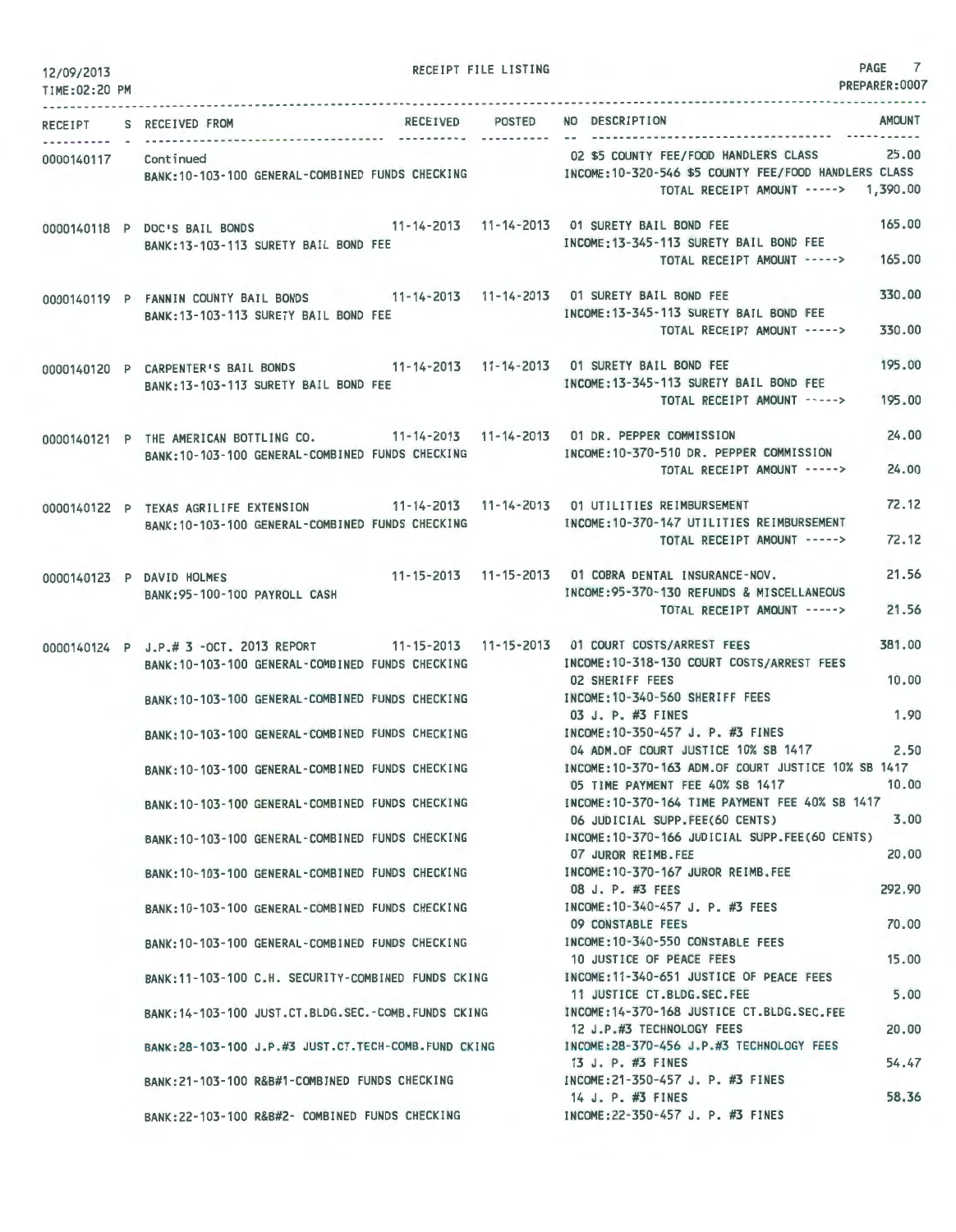| 12/09/2013<br>TIME: 02:20 PM |                                                                                                                                                | RECEIPT FILE LISTING |                                                                                                     | <b>PAGE</b><br>8<br>PREPARER: 0007 |
|------------------------------|------------------------------------------------------------------------------------------------------------------------------------------------|----------------------|-----------------------------------------------------------------------------------------------------|------------------------------------|
| <b>RECEIPT</b>               | S RECEIVED FROM                                                                                                                                | RECEIVED POSTED      | NO DESCRIPTION                                                                                      | <b>AMOUNT</b>                      |
| 0000140124                   | Cont i nued<br>BANK: 23-103-100 R&B#3-COMBINED FUNDS CHECKING                                                                                  |                      | 15 J. P. #3 FINES<br>INCOME: 23-350-457 J. P. #3 FINES<br>16 J. P. #3 FINES                         | 88.18<br>46.69                     |
|                              | BANK:24-103-100 R&B#4- COMBINED FUNDS CHECKING                                                                                                 |                      | INCOME: 24-350-457 J. P. #3 FINES<br>TOTAL RECEIPT AMOUNT -----> 1,079.00                           |                                    |
|                              | 0000140125 P BRANDON MCCLURE 11-18-2013 11-18-2013 01 CULVERT<br>BANK:24-103-100 R&B#4- COMBINED FUNDS CHECKING                                |                      | INCOME: 24-370-145 REIMBURSEMENT OF MATERIALS<br>TOTAL RECEIPT AMOUNT ----->                        | 258.00<br>258.00                   |
|                              | 0000140126 P DUANE BRIDGES 11-18-2013 11-18-2013 01 CULVERT<br>BANK:21-103-100 R&B#1-COMBINED FUNDS CHECKING                                   | <b>The control</b>   | INCOME: 21-370-145 REIMBURSEMENT OF MATERIALS<br>TOTAL RECEIPT AMOUNT ----->                        | 329.40<br>329.40                   |
|                              | 11-19-2013  11-19-2013  01 CULVERT<br>0000140127 P JAMES & BARBARA BALL<br>BANK:21-103-100 R&B#1-COMBINED FUNDS CHECKING                       |                      | INCOME: 21-370-145 REIMBURSEMENT OF MATERIALS<br>TOTAL RECEIPT AMOUNT -----> 146.40                 | 146.40                             |
|                              | 0000140128 P F.C. APPRAISAL DISTRICT 11-20-2013 11-20-2013 01 CURRENT TAXES<br>BANK: 10-103-100 GENERAL-COMBINED FUNDS CHECKING                |                      | INCOME: 10-310-110 CURRENT TAXES<br>02 G.F.A.B.P. TAXES                                             | 52,613.15<br>46.22                 |
|                              | BANK: 10-103-100 GENERAL-COMBINED FUNDS CHECKING                                                                                               |                      | INCOME: 10-310-110 CURRENT TAXES<br><b>03 CURRENT TAXES</b>                                         | 2,676.93                           |
|                              | BANK:21-103-100 R&B#1-COMBINED FUNDS CHECKING                                                                                                  |                      | INCOME: 21-310-110 CURRENT TAXES<br>04 CURRENT TAXES                                                | 2,868.05                           |
|                              | BANK: 22-103-100 R&B#2- COMBINED FUNDS CHECKING<br>BANK:23-103-100 R&B#3-COMBINED FUNDS CHECKING                                               |                      | INCOME: 22-310-110 CURRENT TAXES<br>05 CURRENT TAXES<br>INCOME: 23-310-110 CURRENT TAXES            | 4,333.73                           |
|                              | BANK:24-103-100 R&B#4- COMBINED FUNDS CHECKING                                                                                                 |                      | <b>06 CURRENT TAXES</b><br>INCOME: 24-310-110 CURRENT TAXES                                         | 2,294.68                           |
|                              | BANK:10-103-100 GENERAL-COMBINED FUNDS CHECKING                                                                                                |                      | 07 DELINQUENT TAXES<br>INCOME: 10-310-120 DELINQUENT TAXES<br>08 G.F.A.B.P. TAXES                   | 3,386.32<br>0.31                   |
|                              | BANK: 10-103-100 GENERAL-COMBINED FUNDS CHECKING                                                                                               |                      | INCOME: 10-310-120 DELINQUENT TAXES<br>09 DELINQUENT TAXES                                          | 172.29                             |
|                              | BANK:21-103-100 R&B#1-COMBINED FUNDS CHECKING<br>BANK:22-103-100 R&B#2- COMBINED FUNDS CHECKING                                                |                      | INCOME: 21-310-120 DELINQUENT TAXES<br>10 DELINQUENT TAXES<br>INCOME: 22-310-120 DELINQUENT TAXES   | 184.59                             |
|                              | BANK:23-103-100 R&B#3-COMBINED FUNDS CHECKING                                                                                                  |                      | 11 DELINQUENT TAXES<br>INCOME: 23-310-120 DELINQUENT TAXES                                          | 278.94                             |
|                              | BANK:24-103-100 R&B#4- COMBINED FUNDS CHECKING                                                                                                 |                      | 12 DELINQUENT TAXES<br>INCOME: 24-310-120 DELINQUENT TAXES<br>TOTAL RECEIPT AMOUNT -----> 69,002.90 | 147.69                             |
|                              | 11-21-2013  11-21-2013  01 CULVERT<br>0000140129 P DARREN C. HALL<br>BANK: 22-103-100 R&B#2- COMBINED FUNDS CHECKING                           |                      | INCOME:22-370-145 REIMBURSEMENT OF MATERIALS<br>TOTAL RECEIPT AMOUNT ----->                         | 455.70<br>455.70                   |
|                              | 0000140130 P CORNERSTONE BAPTIST CHURCH 11-21-2013 11-21-2013 01 CULVERT<br>BANK:22-103-100 R&B#2- COMBINED FUNDS CHECKING                     |                      | INCOME: 22-370-145 REIMBURSEMENT OF MATERIALS<br>TOTAL RECEIPT AMOUNT -----> 195.00                 | 195.00                             |
|                              | 0000140131 P F.C. TAX A/C-W/E 11-8-2013 11-21-2013 11-21-2013 01 COMMISSIONS ON CAR REGIST<br>BANK: 10-103-100 GENERAL-COMBINED FUNDS CHECKING |                      | INCOME:10-321-200 COMMISSIONS ON CAR REGIST                                                         | 1,424.35                           |
|                              | BANK:21-103-100 R&B#1-COMBINED FUNDS CHECKING                                                                                                  |                      | 02 COUNTY'S ADDITIONAL \$10<br>INCOME:21-321-300 COUNTY'S ADDITIONAL \$10                           | 1,229.24                           |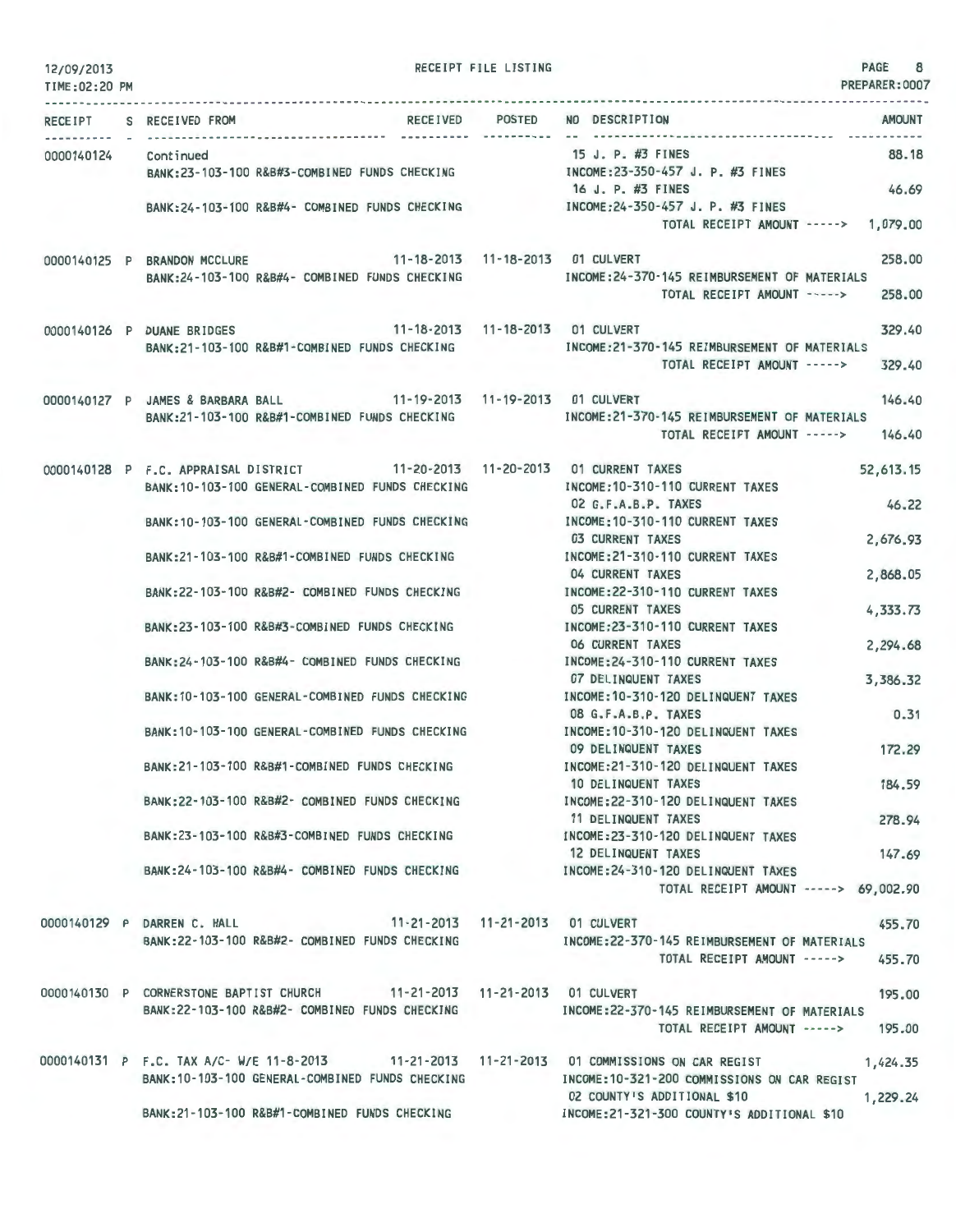| 12/09/2013<br>TIME:02:20 PM | RECEIPT FILE LISTING                                                                                                                                        |                                                                                                                                          | PAGE 9<br>PREPARER: 0007 |
|-----------------------------|-------------------------------------------------------------------------------------------------------------------------------------------------------------|------------------------------------------------------------------------------------------------------------------------------------------|--------------------------|
| .                           | RECEIVED POSTED<br>RECEIPT S RECEIVED FROM                                                                                                                  | NO DESCRIPTION                                                                                                                           | AMOUNT                   |
| 0000140131 Continued        | BANK:22-103-100 R&B#2- COMBINED FUNDS CHECKING                                                                                                              | 03 COUNTY'S ADDITIONAL \$10 1,317.00<br>INCOME: 22-321-300 COUNTY'S ADDITIONAL \$10<br>04 COUNTY'S ADDITIONAL \$10                       | 1,990.04                 |
|                             | BANK:23-103-100 R&B#3-COMBINED FUNDS CHECKING                                                                                                               | INCOME:23-321-300 COUNTY'S ADDITIONAL \$10<br>05 COUNTY'S ADDITIONAL \$10                                                                | 1,053.72                 |
|                             | BANK: 24-103-100 R&B#4- COMBINED FUNDS CHECKING                                                                                                             | INCOME: 24-321-300 COUNTY'S ADDITIONAL \$10<br>TOTAL RECEIPT AMOUNT ----->                                                               | 7,014.35                 |
|                             | 0000140132 P F.C. TAX A/C - W/E 11-8-2013 11-21-2013 11-21-2013 01 COMMISSION ON CAR TITLES<br>BANK:10-103-100 GENERAL-COMBINED FUNDS CHECKING              | INCOME: 10-321-250 COMMISSION ON CAR TITLES<br>TOTAL RECEIPT AMOUNT ----->                                                               | 845.00<br>845.00         |
|                             | 0000140133 P Texas Juvenile Justice Department 11-21-2013 11-21-2013 01 TJJD-A-14-074 GRANT<br>BANK:89-103-189 CASH-TJJD-A                                  | INCOME: 89-330-901 TJJD-A-14-074 GRANT                                                                                                   | 18,655.00                |
|                             | BANK:89-103-489 CASH-TJJD-N                                                                                                                                 | 02 TJJD-N-14-074 GRANT<br>INCOME: 89-330-906 TJJD-N-14-074 GRANT                                                                         | 1,691.00                 |
|                             | BANK: 89-103-991 CASH-TJJD-C                                                                                                                                | 03 TJJD-C-14-074 GRANT<br>INCOME: 89-330-913 TJJD-C-14-074 GRANT                                                                         | 1,308.00                 |
|                             |                                                                                                                                                             | TOTAL RECEIPT AMOUNT -----> 21,654.00                                                                                                    |                          |
|                             | 0000140134 P Texas Department of Public Safety 11-21-2013 11-21-2013 01 Reeves Printing- equipment<br>BANK:41-103-100 CITIZEN CORPS(CERT)-COMB.FUND CKING   | INCOME: 41-330-418 2011 CERT GRANT<br>TOTAL RECEIPT AMOUNT ----->                                                                        | 140.32<br>140.32         |
|                             | 0000140135 P Texas Dept. of Public Safety 11-21-2013 11-21-2013 01 Emergency Comm. Network 12,836.66<br>BANK:44-103-100 HOMELAND SECURITY-COMB. FUND CHKING | INCOME: 44-330-418 2011 HOMELAND SECURITY<br>TOTAL RECEIPT AMOUNT -----> 12,836.66                                                       |                          |
|                             | 0000140136 P Texas Department of Public Safety 11-21-2013 11-21-2013 01 SHIPMAN COMMUNICATIONS<br>BANK:44-103-100 HOMELAND SECURITY-COMB. FUND CHKING       | INCOME: 44-330-418 2011 HOMELAND SECURITY<br>02 SHIPMAN COMMUNICATIONS                                                                   | 11,027.81<br>2,030.02    |
|                             | BANK:44-103-100 HOMELAND SECURITY-COMB.FUND CHKING INCOME:44-330-418 2011 HOMELAND SECURITY                                                                 | TOTAL RECEIPT AMOUNT -----> 13,057.83                                                                                                    |                          |
|                             | 0000140137 P DISTRICT CLERK-OCT. REPORT<br>BANK:10-103-100 GENERAL-COMBINED FUNDS CHECKING INCOME:10-318-130 COURT COSTS/ARREST FEES                        | 11-21-2013  11-21-2013  01 COURT COSTS/ARREST FEES<br>02 ATTORNEYS & DOCTORS                                                             | 6,196.51<br>100.00       |
|                             | BANK: 10-103-100 GENERAL-COMBINED FUNDS CHECKING                                                                                                            | INCOME: 10-318-132 ATTORNEYS & DOCTORS<br>03 FAMILY PROTECTION FEE                                                                       | 240.00                   |
|                             | BANK: 10-103-100 GENERAL-COMBINED FUNDS CHECKING                                                                                                            | INCOME:10-340-135 FAMILY PROTECTION FEE<br>04 DISTRICT CLERK FEES                                                                        | 7,583.75                 |
|                             | BANK:10-103-100 GENERAL-COMBINED FUNDS CHECKING                                                                                                             | INCOME: 10-340-450 DISTRICT CLERK FEES<br><b>05 SHERIFF FEES</b>                                                                         | 2,755.10                 |
|                             | BANK: 10-103-100 GENERAL-COMBINED FUNDS CHECKING                                                                                                            | INCOME:10-340-560 SHERIFF FEES<br>06 D.C.6TH COURT OF APPEALS FEE                                                                        | 134.00                   |
|                             | BANK: 10-103-100 GENERAL-COMBINED FUNDS CHECKING                                                                                                            | INCOME:10-340-600 D.C.6TH COURT OF APPEALS FEE<br>07 REFUNDS & MISCELLANEOUS                                                             | 44.73                    |
|                             | BANK: 10-103-100 GENERAL-COMBINED FUNDS CHECKING                                                                                                            | INCOME: 10-370-130 REFUNDS & MISCELLANEOUS<br>08 COURT REPORTER SERVICE FEE                                                              | 375.00                   |
|                             | BANK: 10-103-100 GENERAL-COMBINED FUNDS CHECKING                                                                                                            | INCOME: 10-370-162 COURT REPORTER SERVICE FEE<br>09 ADM.OF COURT JUSTICE 10% SB 1417                                                     | 36.35                    |
|                             | BANK: 10-103-100 GENERAL-COMBINED FUNDS CHECKING                                                                                                            | INCOME: 10-370-163 ADM.OF COURT JUSTICE 10% SB 1417<br>10 TIME PAYMENT FEE 40% SB 1417<br>INCOME:10-370-164 TIME PAYMENT FEE 40% SB 1417 | 145.40                   |
|                             | BANK: 10-103-100 GENERAL-COMBINED FUNDS CHECKING<br>BANK: 10-103-100 GENERAL-COMBINED FUNDS CHECKING                                                        | 11 JUDICIAL SUPP.FEE(60 CENTS)<br>INCOME:10-370-166 JUDICIAL SUPP.FEE(60 CENTS)                                                          | 12.00                    |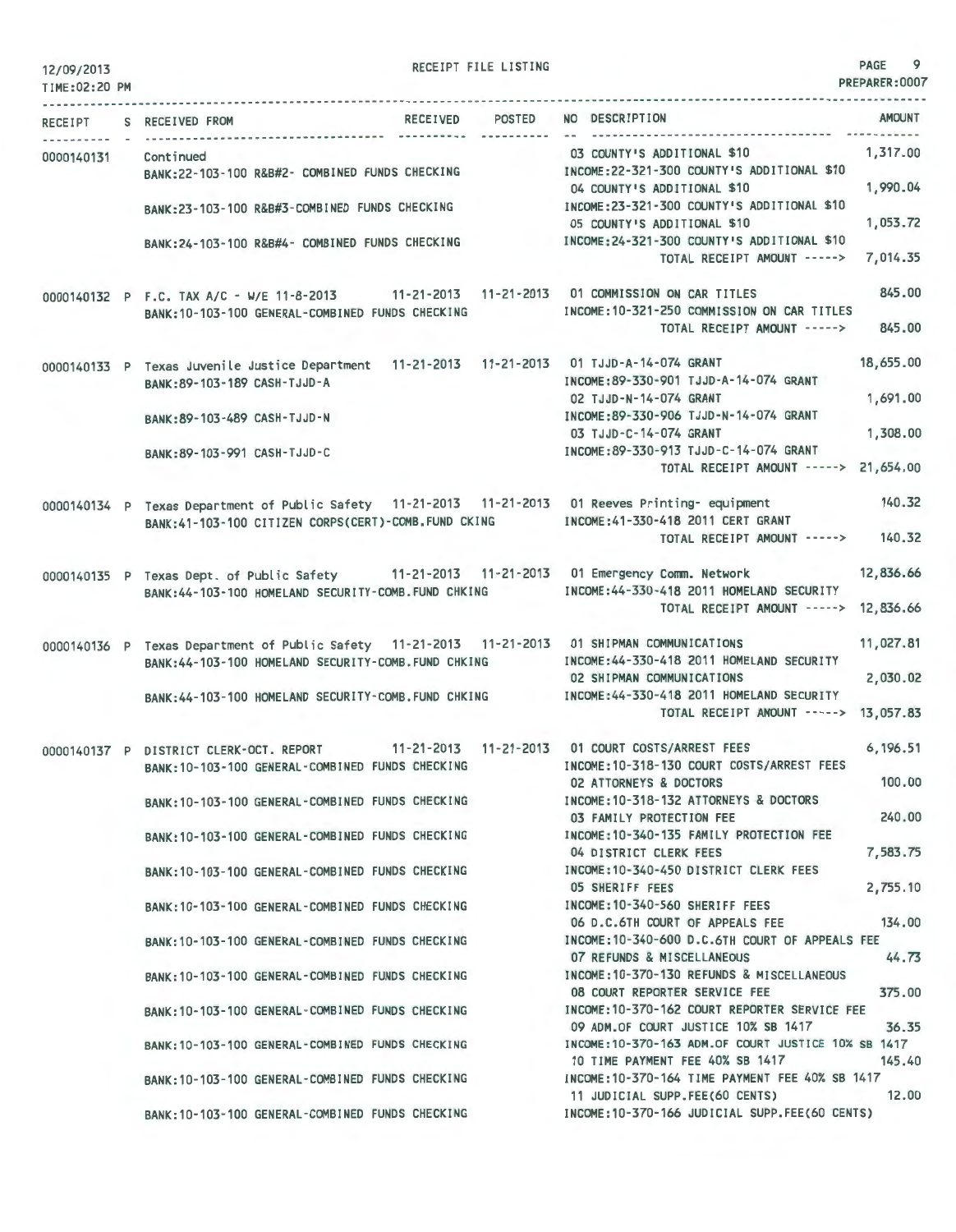12/09/2013 TIME:02:20 PM PAGE 10

PREPARER:0007

|            | RECEIPT S RECEIVED FROM |                                                                                    |  | RECEIVED POSTED NO DESCRIPTION                                                            | AMOUNT    |
|------------|-------------------------|------------------------------------------------------------------------------------|--|-------------------------------------------------------------------------------------------|-----------|
| 0000140137 | Continued               |                                                                                    |  | 12 JUROR REIMB.FEE                                                                        | 67.74     |
|            |                         | BANK: 10-103-100 GENERAL-COMBINED FUNDS CHECKING                                   |  | INCOME:10-370-167 JUROR REIMB.FEE                                                         |           |
|            |                         |                                                                                    |  | 13 DIST. CLK. PASSPORT PHOTO                                                              | 130,00    |
|            |                         |                                                                                    |  | BANK:10-103-100 GENERAL-COMBINED FUNDS CHECKING MODE:10-370-450 DIST. CLK. PASSPORT PHOTO |           |
|            |                         |                                                                                    |  | 14 DISTRICT CLERK FEES                                                                    | 264.81    |
|            |                         |                                                                                    |  | BANK:11-103-100 C.H. SECURITY-COMBINED FUNDS CKING INCOME:11-340-650 DISTRICT CLERK FEES  |           |
|            |                         |                                                                                    |  | 15 DIST.CLK.PRES.REC.FEE                                                                  | 277.98    |
|            |                         | BANK: 19-103-100 DIST.CLK.REC.MNGMT-COMB.FUNDS CKING                               |  | INCOME:19-370-136 DIST.CLK.PRES.REC.FEE                                                   |           |
|            |                         |                                                                                    |  | 16 CO.OFFICE REC.MNGMT.FEE                                                                | 943.12    |
|            |                         | BANK:20-103-100 CO.OFF.REC.MNGMT-COMB. FUNDS CKING                                 |  | INCOME:20-370-135 CO.OFFICE REC.MNGMT.FEE                                                 |           |
|            |                         |                                                                                    |  | 17 DISTRICT CT.RECORDS ARCHIVE FEE                                                        | 210,00    |
|            |                         | BANK:34-103-100 DISTRICT CT.REC.ARCHIVE COMB.FUND C                                |  | INCOME:34-370-450 DISTRICT CT.RECORDS ARCHIVE FEE                                         | 910.00    |
|            |                         |                                                                                    |  | 18 DISTRICT CLERK FEES<br>INCOME: 35-340-450 DISTRICT CLERK FEES                          |           |
|            |                         | BANK:35-103-100 LAW LIBRARY-COMBINED FUND CHECKING                                 |  | 19 DISTRICT CLERK FINES                                                                   | 927.57    |
|            |                         | BANK:21-103-100 R&B#1-COMBINED FUNDS CHECKING                                      |  | INCOME:21-350-450 DISTRICT CLERK FINES                                                    |           |
|            |                         |                                                                                    |  | 20 DISTRICT CLERK FINES                                                                   | 993.79    |
|            |                         | BANK:22-103-100 R&B#2- COMBINED FUNDS CHECKING                                     |  | INCOME:22-350-450 DISTRICT CLERK FINES                                                    |           |
|            |                         |                                                                                    |  | 21 DISTRICT CLERK FINES                                                                   | 1,501.66  |
|            |                         | BANK:23-103-100 R&B#3-COMBINED FUNDS CHECKING                                      |  | INCOME:23-350-450 DISTRICT CLERK FINES                                                    |           |
|            |                         |                                                                                    |  | 22 DISTRICT CLERK FINES                                                                   | 795.12    |
|            |                         | BANK: 24-103-100 R&B#4- COMBINED FUNDS CHECKING                                    |  | INCOME:24-350-450 DISTRICT CLERK FINES                                                    |           |
|            |                         |                                                                                    |  | 23 CO.& DIST.CT.TECHNOLOGY FEE                                                            | 86.86     |
|            |                         | BANK:51-103-100 CO.& DIST.COURT TECHNOLOGY-COMB.FUN                                |  | INCOME:51-370-440 CO.& DIST.CT.TECHNOLOGY FEE                                             |           |
|            |                         |                                                                                    |  | 24 COURT RECORDS PRESERVATION FEE                                                         | 300,00    |
|            |                         | BANK:52-103-100 COURT RECORDS PRESERVATION-COMB.FUN                                |  | INCOME:52-370-133 COURT RECORDS PRESERVATION FEE                                          |           |
|            |                         |                                                                                    |  | 25 DRUG COURT FEE                                                                         | 150.10    |
|            |                         | BANK:59-103-100 DRUG COURT-COMBINED FUNDS                                          |  | INCOME:59-370-425 DRUG COURT FEE<br>TOTAL RECEIPT AMOUNT -----> 25,181.59                 |           |
|            |                         |                                                                                    |  |                                                                                           |           |
|            |                         |                                                                                    |  | 0000140138 P VERIZON WIRELESS 11-22-2013 11-22-2013 01 RENT- VERIZON TOWER                | 925.75    |
|            |                         | BANK:10-103-100 GENERAL-COMBINED FUNDS CHECKING                                    |  | INCOME:10-370-115 RENT- VERIZON TOWER                                                     |           |
|            |                         |                                                                                    |  | TOTAL RECEIPT AMOUNT -----> 925.75                                                        |           |
|            |                         |                                                                                    |  |                                                                                           |           |
|            |                         |                                                                                    |  | 0000140139 P JORDAN J. FINNEY 11-26-2013 11-26-2013 01 HELD IN TRUST                      | 24,935.02 |
|            |                         | BANK: 37-103-137 CASH-CONTRABAND SEIZURE                                           |  | INCOME: 37-207-099 HELD IN TRUST                                                          |           |
|            |                         |                                                                                    |  | TOTAL RECEIPT AMOUNT -----> 24,935.02                                                     |           |
|            |                         |                                                                                    |  |                                                                                           |           |
|            |                         |                                                                                    |  | 0000140140 P DOC'S BAIL BONDS 11-26-2013 11-26-2013 01 SURETY BAIL BOND FEE               | 45.00     |
|            |                         | BANK: 13-103-113 SURETY BAIL BOND FEE                                              |  | INCOME:13-345-113 SURETY BAIL BOND FEE<br>TOTAL RECEIPT AMOUNT -----> 45.00               |           |
|            |                         |                                                                                    |  |                                                                                           |           |
|            |                         |                                                                                    |  | 0000140141 P FANNIN COUNTY BAIL BONDS 11-26-2013 11-26-2013 01 SURETY BAIL BOND FEE       | 105,00    |
|            |                         | BANK: 13-103-113 SURETY BAIL BOND FEE                                              |  | INCOME:13-345-113 SURETY BAIL BOND FEE                                                    |           |
|            |                         |                                                                                    |  | TOTAL RECEIPT AMOUNT ----->                                                               | 105.00    |
|            |                         |                                                                                    |  |                                                                                           |           |
|            |                         |                                                                                    |  | 0000140142 P KEITH BROWN - ATTORNEY 11-26-2013 11-26-2013 01 SURETY BAIL BOND FEE         | 30.00     |
|            |                         | BANK:13-103-113 SURETY BAIL BOND FEE                                               |  | INCOME: 13-345-113 SURETY BAIL BOND FEE                                                   |           |
|            |                         |                                                                                    |  | TOTAL RECEIPT AMOUNT ----->                                                               | 30.00     |
|            |                         |                                                                                    |  |                                                                                           |           |
|            |                         |                                                                                    |  | 0000140143 P CARPENTER'S BAIL BONDS 11-26-2013 11-26-2013 01 SURETY BAIL BOND FEE         | 135.00    |
|            |                         | BANK: 13-103-113 SURETY BAIL BOND FEE                                              |  | INCOME: 13-345-113 SURETY BAIL BOND FEE                                                   |           |
|            |                         |                                                                                    |  | TOTAL RECEIPT AMOUNT -----> 135.00                                                        |           |
|            |                         | 0000140144 P Texoma Area Paratransit System 11-26-2013 11-26-2013 01 OFFICE RENTAL |  |                                                                                           | 150,00    |
|            |                         | BANK: 24-103-100 R&B#4- COMBINED FUNDS CHECKING                                    |  | INCOME: 24-370-147 OFFICE RENTAL                                                          |           |
|            |                         |                                                                                    |  | TOTAL RECEIPT AMOUNT -----> 150.00                                                        |           |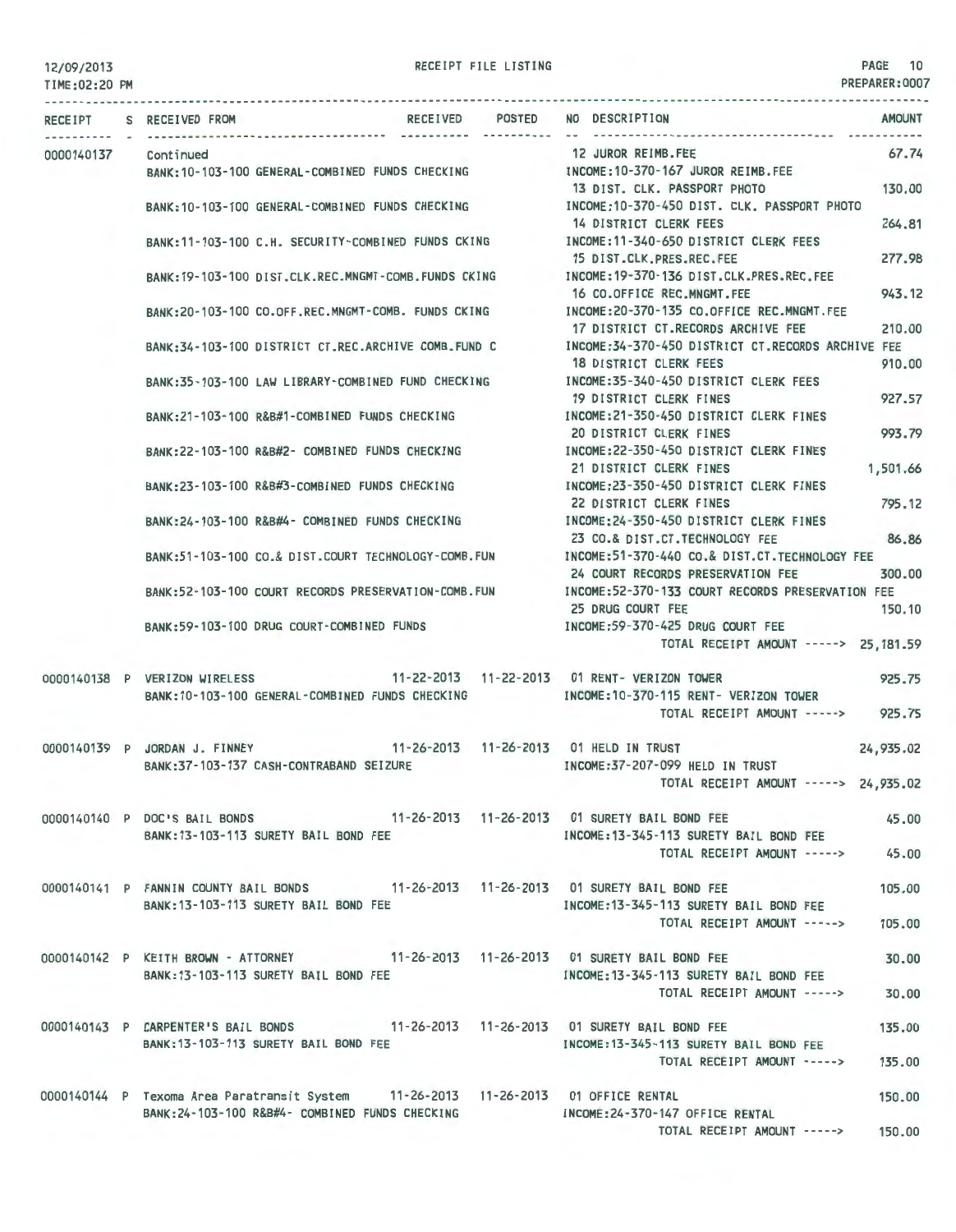| 12/09/2013<br>TIME:02:20 PM |                                                                                                                                                                                                     | RECEIPT FILE LISTING |                                                                                      | PAGE 11<br>PREPARER: 0007 |
|-----------------------------|-----------------------------------------------------------------------------------------------------------------------------------------------------------------------------------------------------|----------------------|--------------------------------------------------------------------------------------|---------------------------|
|                             | RECEIPT S RECEIVED FROM                                                                                                                                                                             |                      | RECEIVED POSTED NO DESCRIPTION                                                       | AMOUNT                    |
|                             |                                                                                                                                                                                                     | ----------- --       |                                                                                      |                           |
|                             | 0000140145 P COMPTROLLER-JUDICIARY 11-26-2013 11-26-2013 01 STATE JUROR REIMB.FEE<br>BANK:10-103-100 GENERAL-COMBINED FUNDS CHECKING [NCOME:10-370-139 STATE JUROR REIMB.FEE                        |                      |                                                                                      | 3,404.00                  |
|                             |                                                                                                                                                                                                     |                      | TOTAL RECEIPT AMOUNT ----->                                                          | 3,404.00                  |
|                             | 0000140146 P F.C. JUVENILE PROBATION 11-26-2013 11-26-2013 01 # 2002- Child Support to Placement<br>BANK: 89-103-991 CASH-TJJD-C                                                                    |                      | INCOME:89-586-415 RESIDENTIAL<br>02 #2002-Probation Fees                             | 313.00<br>15.00           |
|                             |                                                                                                                                                                                                     |                      | INCOME:87-340-575 JUVENILE PROBATION FEES                                            |                           |
|                             | BANK:87-103-187 CASH-JUVENILE PROBATION<br>BANK:87-103-187 CASH-JUVENILE PROBATION<br>BANK:87-103-187 CASH-JUVENILE PROBATION                                                                       |                      | 03 #2016- DRUG TESTING<br>INCOME:87-340-575 JUVENILE PROBATION FEES                  | 36.73                     |
|                             |                                                                                                                                                                                                     |                      | 04 # 2016- DRUG TESTING<br>INCOME:87-340-575 JUVENILE PROBATION FEES                 | 9.00                      |
|                             |                                                                                                                                                                                                     |                      | TOTAL RECEIPT AMOUNT ----->                                                          | 373.73                    |
|                             | 0000140147 P PAUL LESTER RECYCLING 11-27-2013 11-27-2013 01 SALE OF SCRAP METAL<br>BANK:23-103-100 R&B#3-COMBINED FUNDS CHECKING                                                                    |                      | INCOME: 23-370-130 REFUNDS & MISCELLANEOUS                                           | 427.80                    |
|                             |                                                                                                                                                                                                     |                      | TOTAL RECEIPT AMOUNT ----->                                                          | 427.80                    |
|                             | 0000140148 P PAUL LESTER RECYCLING 11-27-2013 11-27-2013 01 SALE OF SCRAP METAL                                                                                                                     |                      |                                                                                      | 164.30                    |
|                             | BANK:23-103-100 R&B#3-COMBINED FUNDS CHECKING                                                                                                                                                       |                      | INCOME: 23-370-130 REFUNDS & MISCELLANEOUS<br>TOTAL RECEIPT AMOUNT ----->            | 164.30                    |
|                             | 0000140149 P COMPTROLLER-JUDICIARY 11-27-2013 11-27-2013 01 CO CT AT LAW SUPPLEMENT<br>BANK: 10-103-100 GENERAL-COMBINED FUNDS CHECKING                                                             |                      | INCOME: 10-370-410 CO CT AT LAW SUPPLEMENT                                           | 21,000.00                 |
|                             |                                                                                                                                                                                                     |                      | TOTAL RECEIPT AMOUNT -----> 21,000.00                                                |                           |
|                             | 0000140150 P COMPTROLLER- JUDICIARY 11-27-2013 11-27-2013 01 CO. JUDGE COURT FEES SALARY REIMB.<br>BANK: 10-103-100 GENERAL-COMBINED FUNDS CHECKING                                                 |                      | INCOME: 10-370-144 CO. JUDGE COURT FEES SALARY REIMB.<br>TOTAL RECEIPT AMOUNT -----> | 2,399.59<br>2,399.59      |
|                             | 0000140151 P F.C. TAX A/C - W/E 11-15-2013 11-27-2013 11-27-2013 01 COMMISSION ON CAR TITLES<br>BANK:10-103-100 GENERAL-COMBINED FUNDS CHECKING METHODIC INCOME:10-321-250 COMMISSION ON CAR TITLES |                      | TOTAL RECEIPT AMOUNT -----> 720.00                                                   | 720.00                    |
|                             | 0000140152 P F.C. TAX A/C - W/E 11-15-2013 11-27-2013 11-27-2013 01 COMMISSIONS ON CAR REGIST 1,245.91                                                                                              |                      |                                                                                      |                           |
|                             | BANK: 10-103-100 GENERAL-COMBINED FUNDS CHECKING                                                                                                                                                    |                      | INCOME:10-321-200 COMMISSIONS ON CAR REGIST<br>02 COUNTY'S ADDITIONAL \$10           | 886.20                    |
|                             | BANK:21-103-100 R&B#1-COMBINED FUNDS CHECKING MANUSIC RESOLUTION INCOME:21-321-300 COUNTY'S ADDITIONAL \$10                                                                                         |                      | 03 COUNTY'S ADDITIONAL \$10                                                          | 949.47                    |
|                             | BANK:22-103-100 R&B#2- COMBINED FUNDS CHECKING                                                                                                                                                      |                      | INCOME: 22-321-300 COUNTY'S ADDITIONAL \$10<br>04 COUNTY'S ADDITIONAL \$10           | 1,434.67                  |
|                             | BANK:23-103-100 R&B#3-COMBINED FUNDS CHECKING                                                                                                                                                       |                      | INCOME:23-321-300 COUNTY'S ADDITIONAL \$10<br>05 COUNTY'S ADDITIONAL \$10            | 759.66                    |
|                             | BANK: 24-103-100 R&B#4- COMBINED FUNDS CHECKING                                                                                                                                                     |                      | INCOME: 24-321-300 COUNTY'S ADDITIONAL \$10<br>TOTAL RECEIPT AMOUNT ----->           | 5,275.91                  |
|                             |                                                                                                                                                                                                     |                      |                                                                                      |                           |
|                             | 0000140153 P F.C. TAX A/C - W/E 11-22-2013 11-27-2013 11-27-2013 01 COMMISSION ON CAR TITLES<br>BANK: 10-103-100 GENERAL-COMBINED FUNDS CHECKING                                                    |                      | INCOME:10-321-250 COMMISSION ON CAR TITLES<br>TOTAL RECEIPT AMOUNT ----->            | 665.00<br>665.00          |
|                             | 0000140154 P F.C. TAX A/C - W/E 11-22-2013 11-27-2013 11-27-2013 01 COMMISSIONS ON CAR REGIST                                                                                                       |                      |                                                                                      | 1,090.85                  |
|                             | BANK:10-103-100 GENERAL-COMBINED FUNDS CHECKING                                                                                                                                                     |                      | INCOME:10-321-200 COMMISSIONS ON CAR REGIST<br>02 COUNTY'S ADDITIONAL \$10           | 855.41                    |
|                             | BANK:21-103-100 R&B#1-COMBINED FUNDS CHECKING                                                                                                                                                       |                      | INCOME: 21-321-300 COUNTY'S ADDITIONAL \$10<br>03 COUNTY'S ADDITIONAL \$10           | 916.48                    |
|                             | BANK:22-103-100 R&B#2- COMBINED FUNDS CHECKING                                                                                                                                                      |                      | INCOME: 22-321-300 COUNTY'S ADDITIONAL \$10                                          |                           |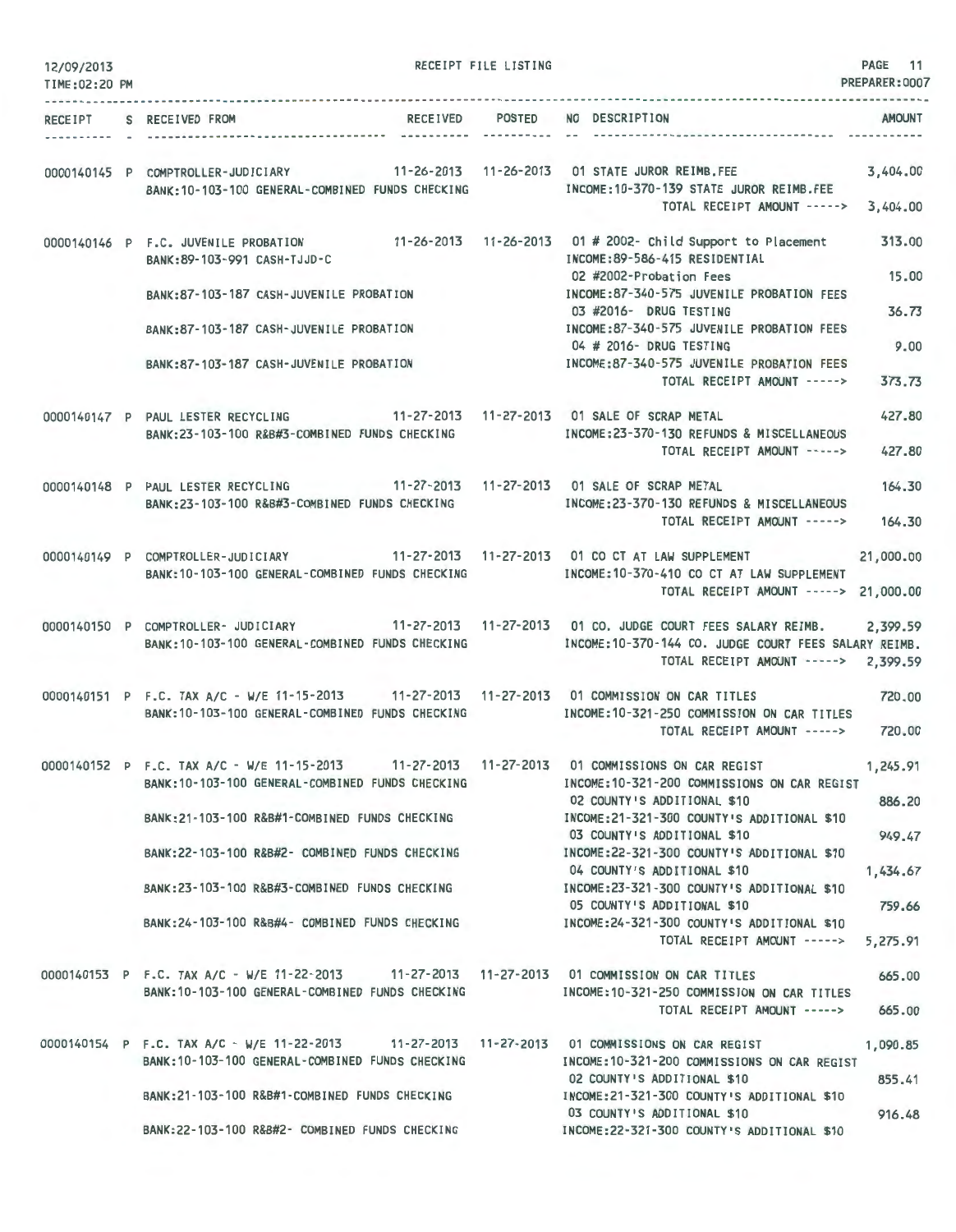| 12/09/2013<br>TIME: 02:20 PM |                                                                                                                                                   | RECEIPT FILE LISTING                                                                                                                                          | PAGE 12<br>PREPARER: 0007 |
|------------------------------|---------------------------------------------------------------------------------------------------------------------------------------------------|---------------------------------------------------------------------------------------------------------------------------------------------------------------|---------------------------|
|                              | RECEIPT S RECEIVED FROM                                                                                                                           | RECEIVED POSTED NO DESCRIPTION                                                                                                                                | <b>AMOUNT</b>             |
| 0000140154 Continued         |                                                                                                                                                   | 04 COUNTY'S ADDITIONAL \$10 1,384.84<br>BANK:23-103-100 R&B#3-COMBINED FUNDS CHECKING MODE:23-321-300 COUNTY'S ADDITIONAL \$10<br>05 COUNTY'S ADDITIONAL \$10 | 733.27                    |
|                              |                                                                                                                                                   | BANK:24-103-100 R&B#4- COMBINED FUNDS CHECKING THE THOME:24-321-300 COUNTY'S ADDITIONAL \$10<br>TOTAL RECEIPT AMOUNT -----> 4,980.85                          |                           |
|                              | 0000140155 P F.C. TAX A/C - W/E 11-22-2013 11-27-2013 11-27-2013 01 COMMISSIONS ON CAR REGIST<br>BANK: 10-103-100 GENERAL-COMBINED FUNDS CHECKING | INCOME: 10-321-200 COMMISSIONS ON CAR REGIST                                                                                                                  | 3.80                      |
|                              | BANK:21-103-100 R&B#1-COMBINED FUNDS CHECKING                                                                                                     | 02 COUNTY'S ADDITIONAL \$10<br>INCOME: 21-321-300 COUNTY'S ADDITIONAL \$10                                                                                    | 4.40                      |
|                              | BANK:22-103-100 R&B#2- COMBINED FUNDS CHECKING                                                                                                    | 03 COUNTY'S ADDITIONAL \$10<br>INCOME: 22-321-300 COUNTY'S ADDITIONAL \$10                                                                                    | 4.71                      |
|                              | BANK:23-103-100 R&B#3-COMBINED FUNDS CHECKING                                                                                                     | 04 COUNTY'S ADDITIONAL \$10<br>INCOME: 23-321-300 COUNTY'S ADDITIONAL \$10                                                                                    | 7.12                      |
|                              | BANK:24-103-100 R&B#4- COMBINED FUNDS CHECKING                                                                                                    | 05 COUNTY'S ADDITIONAL \$10<br>INCOME: 24-321-300 COUNTY'S ADDITIONAL \$10                                                                                    | 3.77                      |
|                              |                                                                                                                                                   | TOTAL RECEIPT AMOUNT ----->                                                                                                                                   | 23.80                     |
|                              | 0000140156 P F.C. APPRAISAL DISTRICT 11-27-2013 11-27-2013 01 CURRENT TAXES<br>BANK: 10-103-100 GENERAL-COMBINED FUNDS CHECKING                   | INCOME: 10-310-110 CURRENT TAXES                                                                                                                              | 165, 945.76               |
|                              | BANK: 10-103-100 GENERAL-COMBINED FUNDS CHECKING                                                                                                  | 02 G.F.A.B.P. TAXES<br>INCOME: 10-310-110 CURRENT TAXES                                                                                                       | 135.80                    |
|                              | BANK: 10-103-100 GENERAL-COMBINED FUNDS CHECKING                                                                                                  | 03 TAX CERTIFICATES<br>INCOME: 10-321-901 TAX CERTIFICATES                                                                                                    | 696.52                    |
|                              | BANK:21-103-100 R&B#1-COMBINED FUNDS CHECKING                                                                                                     | 04 CURRENT TAXES<br>INCOME: 21-310-110 CURRENT TAXES                                                                                                          | 8,443.23                  |
|                              | BANK: 22-103-100 R&B#2- COMBINED FUNDS CHECKING                                                                                                   | 05 CURRENT TAXES<br>INCOME: 22-310-110 CURRENT TAXES                                                                                                          | 9,046.05                  |
|                              | BANK:23-103-100 R&B#3-COMBINED FUNDS CHECKING                                                                                                     | 06 CURRENT TAXES<br>INCOME: 23-310-110 CURRENT TAXES                                                                                                          | 13,668.90                 |
|                              | BANK: 24-103-100 R&B#4- COMBINED FUNDS CHECKING                                                                                                   | <b>07 CURRENT TAXES</b><br>INCOME: 24-310-110 CURRENT TAXES                                                                                                   | 7,237.60                  |
|                              | BANK: 10-103-100 GENERAL-COMBINED FUNDS CHECKING                                                                                                  | <b>08 DELINQUENT TAXES</b><br>INCOME: 10-310-120 DELINQUENT TAXES                                                                                             | 6,271.59                  |
|                              | BANK: 21-103-100 R&B#1-COMBINED FUNDS CHECKING                                                                                                    | 09 DELINQUENT TAXES<br>INCOME:21-310-120 DELINQUENT TAXES                                                                                                     | 319.09                    |
|                              | BANK:22-103-100 R&B#2- COMBINED FUNDS CHECKING                                                                                                    | 10 DELINQUENT TAXES<br>INCOME: 22-310-120 DELINQUENT TAXES                                                                                                    | 341.88                    |
|                              | BANK:23-103-100 R&B#3-COMBINED FUNDS CHECKING                                                                                                     | 11 DELINQUENT TAXES<br>INCOME: 23-310-120 DELINQUENT TAXES                                                                                                    | 516.59                    |
|                              | BANK:24-103-100 R&B#4- COMBINED FUNDS CHECKING                                                                                                    | <b>12 DELINQUENT TAXES</b><br>INCOME: 24-310-120 DELINQUENT TAXES                                                                                             | 273.53                    |
|                              |                                                                                                                                                   | TOTAL RECEIPT AMOUNT -----> 212,896.54                                                                                                                        |                           |

REPORT TOTAL

1126,804.28